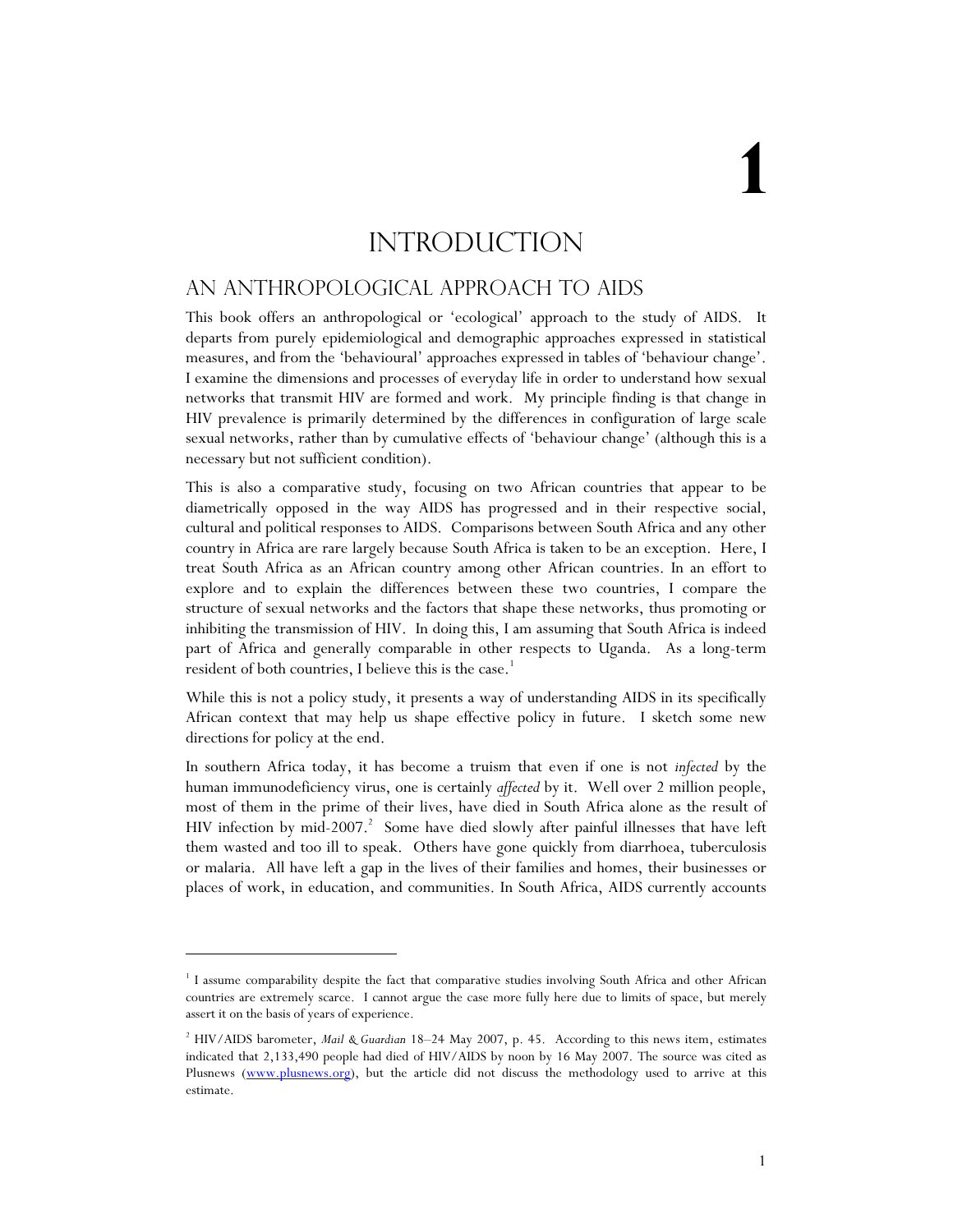for almost 50% of all deaths.<sup>3</sup> Nearly one thousand people will die each day of AIDS in 2006<sup>4</sup>, and these numbers will continue to increase. South African life expectancy will drop to 50 years of age by the end of the decade in a country that has the best health and economic infrastructure in the African continent.<sup>5</sup> South Africa's child mortality and maternal mortality rates are rising, largely because of AIDS, with most of the increase since 1970 occurring in the last seven years.<sup>6</sup> On weekends in South Africa, the cemeteries are the busiest places in town. The dead already fill to capacity twenty-seven of Johannesburg's 33 cemeteries, and city managers struggle to find enough space to bury those that are dying now while they worry about where the dead will go in future.<sup>7</sup> In Uganda, by comparison, these rates fell in the early 1990s around the time HIV prevalence started to fall, and have remained stable $^8$  although by 2007 there were indications that HIV prevalence was beginning to rise again. $^9$ 

Yet South Africans continue to deny the impact of AIDS on the country. The president, Thabo Mbeki, formerly claimed that HIV did not cause AIDS or death, and thought that it was a plot by major international drug companies to poison his people with dangerous medications. Now he mostly remains silent about the threat of HIV. The Minister of

7 South African Institute of Race Relations 2006:2.

 $\overline{a}$ 

<sup>8</sup> Beresford 2006; Green, Halperin, Nantulya and Hogle 2006; Ssewanyana & Younger 2005.

<sup>&</sup>lt;sup>3</sup> Dorrington, Johnson, Bradshaw & Bradshaw (2006) show that 47% of all deaths in 2006 were probably due to HIV/AIDS although they were classified under several different categories in the Statistics South Africa report on causes for death for years 1997–2003 (Statistics South Africa 2005). This statistic rises to 71% of death in the 15–49 age group.

<sup>4</sup> Approximately 350,000 people died of AIDS, or around 960 per day in mid-2006, according to an estimate of the Actuarial Society of South Africa (2006); South African Inst. of Race Relations gives a figure of 393,777 who died in 2006 or 1078 deaths per year (South African Institute of Race Relations 2007).

<sup>&</sup>lt;sup>5</sup> Actuarial Society of South Africa (2006) says that life expectancy had dropped from 63 in 1990 to 51 in 2006, while 'Country Profile: South Africa (IRIN, PlusNews: Global HIV/AIDS news and Analysis, http://www.plusnews.org/profiletreatment.aspx?Country=ZA&Region=SAF# viewed 20 May 2007) reports life expectancy for men as 47 years and for females 49 years. The South African Institute of Race Relations (2007) gives a life expectancy at birth of 50.4 years. UNICEF reports a life expectancy of 46 (http://www.unicef.org/infobycountry/southafrica\_statistics.html ).

<sup>&</sup>lt;sup>6</sup> Under-five mortality in 2007 was 71 (South African Institute of Race Relations 2007) compared with 59.4 in 1998 (South African Inst. of Race Relations 2002), or according to UNICEF, 60 in 1990 versus 68 in 2005 (Online: http://www.unicef.org/infobycountry/southafrica\_statistics.html; viewed 24 May 2007). Most of increase in under-five child mortality occurred in the first years of this century. By contrast, Uganda's child mortality rate fell from 160 in 1990 to 136 in 2005 (UNICEF op. cit.).

<sup>9</sup> See Waswa 2005; Kaplan 2006; Baryarama, Bunnell, McFarland, Hudes, et al. 2007. UNAIDS and WHO report, 'AIDS Epidemic Update of December 2006' (UNAIDS 2006: 6, 17, 19–20) point to 'discrepant trends in rural areas' of Uganda where HIV prevalence is apparently rising slightly. According to UNAIDS, "Prevalence rose from a low of 5.6% in men and 6.9% in women in 2000, to 6.5% in men and 8.8% in women in 2004, according to data gathered in a study done in 25 villages" (UNAIDS 2006:17). This report was based on a report presented at the Toronto World AIDS conference (Shafer et al. 2006) and a report from Ministry of Health Uganda and ORC Macro (2006). The latter report, however, gives a prevalence of 7.5% for women and 5.0% for the age group 15-49 in 2005 (Ministry of Health and ORC Macro 2006: 101). It is not yet clear how significant these data are. These levels are still at or below the prevalence levels reached in 2002 after a period of declining prevalence since 1992. Baryarama, Bunnell, McFarland, Hudes, et al. (2007) report, however, that prevalence rose to 15% in 2003 from 13% in 1999 for clients of voluntary counselling and testing (VCT) facilities, and that incidence rose from 0.9% (95% confidence interval [CI]: 0.8 to 1.1) in 1993 to 2.3% (95% CI: 2.2 to 2.5) in 2003.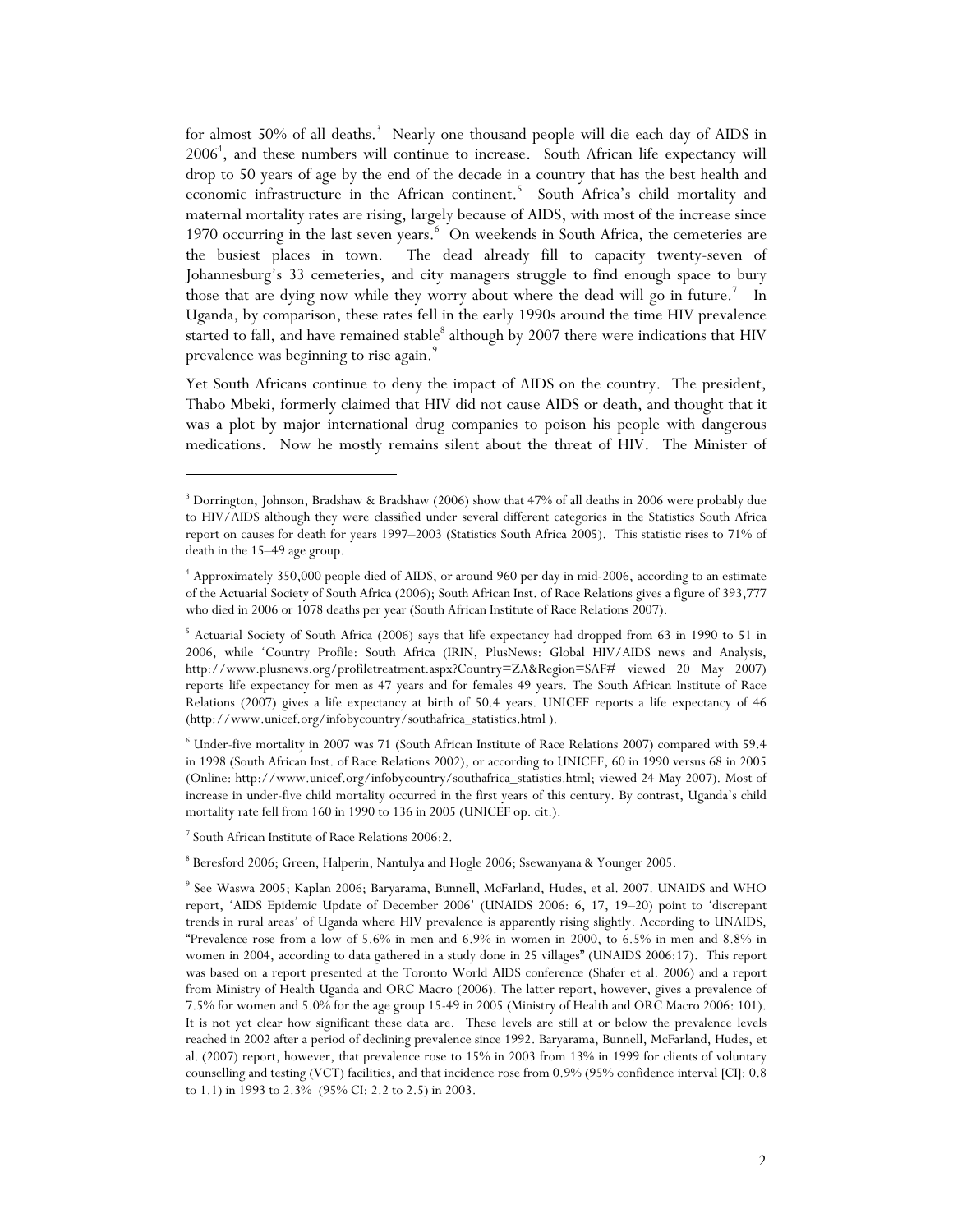Health, Manto Tshabalala-Msimang, steadfastly advocates vitamins and a 'healthy diet' as a cure for AIDS, while overseeing the slowest and most bureaucratically encumbered medical response to AIDS in southern Africa. President Mbeki's silence on HIV and AIDS in the last several years makes it difficult to determine whether the president is following the will of the people, or whether they are following his lead. There is a consensus that no one will speak about it across the country. When people die from what must certainly be AIDS, the survivors say 'we don't know why he/she died'. This 'denial' does not mean that they do not suspect witchcraft, or even malicious harm caused by those who are jealous. Many are also fully aware that the cause of death is AIDS, and the very *act of denial* is itself taken to be an acknowledgement that the death was caused by AIDS. But few say this directly. The South African 'denialism', then, is not merely a refusal to acknowledge a reality. By not speaking about it, South Africans brush AIDS out of the picture. But this silence is a statement that points to another cultural reality. This alternative reality, this silence, is one of the issues that this book explores.

The shadow of AIDS, the great unmentionable, creeps quietly across the face of the country. And yet, there is scarcely a person in the country who does not actually know what is going on. The devastation is obvious, but only a few 'HIV activists' choose to make it an issue. They bring suits against the government's department of health, and win their cases, but little changes in the administration. Some provincial and municipal administrations go ahead regardless of government policy in seeking to provide antiretrovirals for those who are already infected. Prevention campaigns have been largely glitzy, costly failures (if judged in terms of prevalence rates), the most notable one called LoveLife. This organization, with the support of the South African government has sponsored huge billboards and other costly advertising campaigns with little evidence of success. It has been a great boon to the advertising companies, now partly owned by the rising black business elites, but HIV has continued to rise faster. Countless NGOs, church and educational organizations have rallied to provide care for the afflicted and prevention messages for those who are not, but without coordination, and often with conflict between them. As if to highlight matters, on or about 4 November, 2005, the former Deputy President, Jacob Zuma, already charged with corruption and awaiting trial, was alleged to have raped an HIV-positive AIDS activist and family friend in Durban.<sup>10</sup> He was tried and eventually found not guilty. It is difficult to avoid seeing this as being symbolic of the conflict between government and people in South Africa today, but in fact, it is seems to have been much more banal than that. Zuma testified in court that he knew that his victim was HIV-positive, but declared that he knew it was much more likely that HIV would be

http://www.int.iol.co.za/index.php?set\_id=1&click\_id=3011&art\_id=vn20060129081949238C693726 (2) Zuma rape case 'investigated' 19/11/2005 08:46 (SA) News24.com. Viewed 30 January 2006.

['According to Beeld the complainant is a 31-year-old HIV-positive Aids activist']

 $\overline{a}$ 

http://www.mg.co.za/articlePage.aspx?articleid=257129&area=/breaking\_news/breaking\_news\_\_nationa l. Zuma was found not guilty of the rape charge in June 2006, and his trial for corruption has been

<sup>&</sup>lt;sup>10</sup> See Motsei (2007) for a comprehensive discussion, especially from the viewpoint of a black South African feminist writer. News stories include: (1) Jeremy Gordin 'Zuma afraid for rape accuser' Viewed on IOL.CO.ZAJanuary 29 2006 at 11:29AM Agence France Presse

http://www.news24.com/News24/South\_Africa/Zuma/0,,2-7-1840\_1837093,00.html . (3) Jenni Evans and Yasheera Rampersadh | Johannesburg, South Africa. Close watch on Zuma 'rape' developments. Mail & Guardian Online. 21 November 2005 02:07. Viewed 30 January 2006*.* 

indefinitely postponed. His alleged accomplice in the corruption case, Schabir Sheik, was found guilty in late 2005, and the court recorded that there was a 'generally corrupt' relation between them.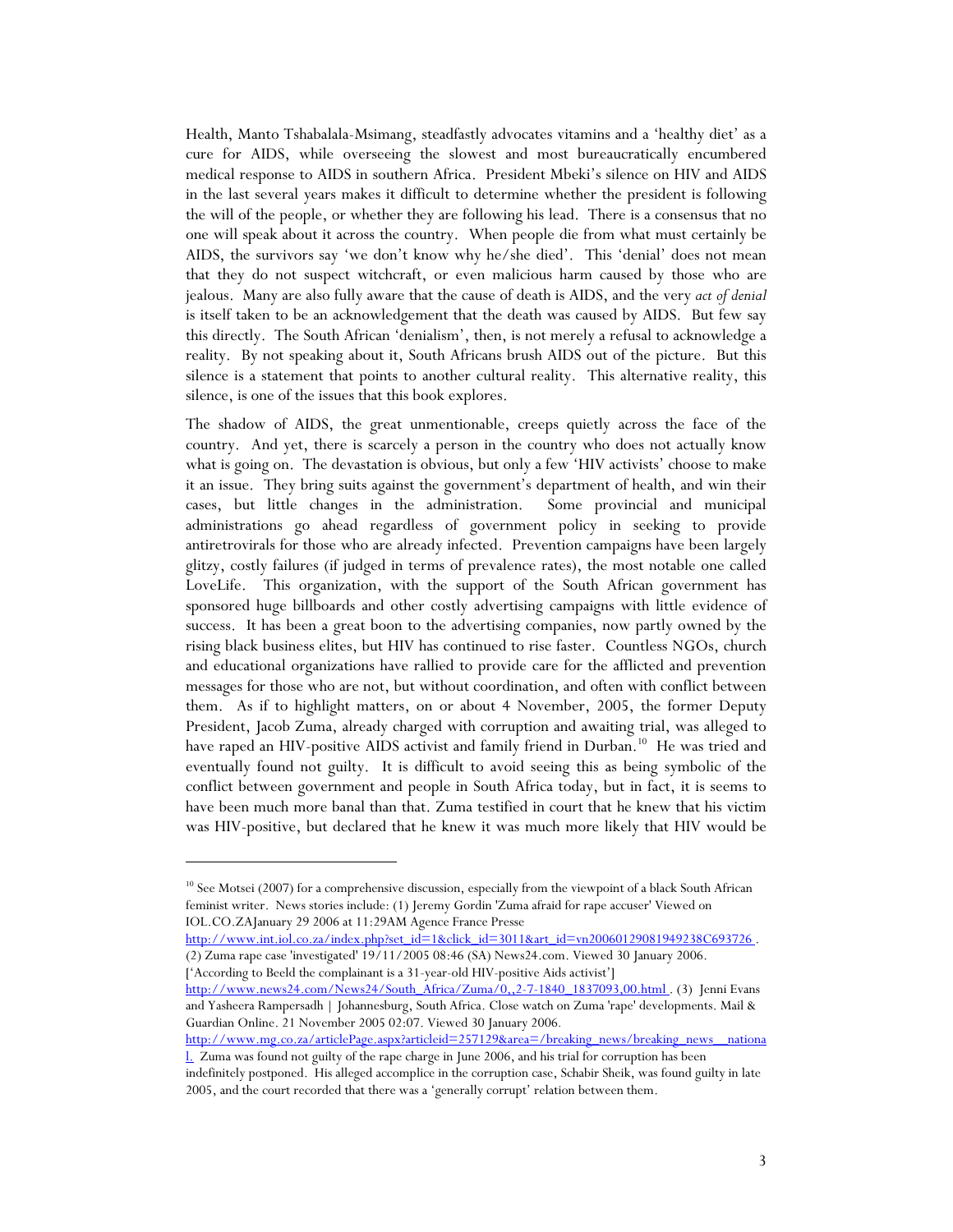passed from male to female, and since he was HIV negative, he did not think the risk was great enough to deny himself the pleasure. The problem was not lack of knowledge: indeed, as the chair of the government's AIDS programme and the leader of a 'moral regeneration' drive, he used his superior knowledge of the statistical probabilities to justify the alleged rape and his decision to have unprotected sex with her. Moreover, he told the court that he took a shower after raping the woman because he believed this would guard him against HIV. All of this, he testified, was a consequence of his deep commitment to Zulu traditional culture that required the satisfaction of sexual desires for men and women whenever they became apparent. It was just another day in the complex interplay of sex, money, violence, and politics … but also of love, trust, joy and relationship-building that characterizes South Africa in these times.

There is nothing simple about this. The problem of AIDS and the spread of HIV throughout southern Africa involve every aspect of life, love and the pursuit of happiness. No single approach is capable of comprehending it all because of its human complexity. A comprehensive summary of most of the research on AIDS in Uganda noted, in July 2006, that the reasons for the decline in HIV prevalence in Uganda are still 'complex and not yet completely understood.'11 An anthropological approach is likely, at least, to shed the most light on the problem. Effective response is another problem. That depends on how the problem is represented in popular culture and in political discourse, on whether there exists a political will to make the necessary changes, and on how the myriad institutions and social networks are able to respond. To understand these processes, to know AIDS, is a complex task indeed.

#### Knowing AIDS

I first arrived in Uganda in 1969. I was 20 years old. The country then seemed a miracle of beauty and calm. The population then numbered less than 10 million but has nearly trebled since. I lived with my parents, brother and sister in an airy white house with dark parquet floors and lush gardens all around. From the deep red soil of the small vegetable patch planted by my mother and tended by James Atieno, our feckless gardener, we had a constant supply of fresh greens, tomatoes, peppers and aubergines. The nearby markets supplied a cornucopia of sweet fruit and other vegetables. The staple food, *matooke*, literally grew on trees. It is made of mashed, steamed green banana of a starchy sort, and was cheap and plentiful. Eaten with a handful of beans or a bit of chicken, it made a nutritious and filling meal. Both beans and chickens seemed to grow naturally under every banana grove. In the rainy season, rains seemed to arrive just as one sat down to lunch, and were generally finished by the time the meal was over, leaving the air fresh and clean. It was high enough for the air to be always fresh and never too hot or dry. It was perfect.

I taught science and geography at a Catholic girls' high school in Kampala, and attended Makerere University. My father was Deputy Director of the US Peace Corps, and my mother taught at the teacher training colleges. My brother and sister attended high school. In the evenings, I went out to the many nightclubs that featured Congolese jazz, or to one of the downtown hotels, and danced and drank Bell beers until late. During the holidays I travelled to all corners of the country, sleeping where ever I could, often in small country '*hoteli*' that were really just bars with a few rooms with beds in back. Roads were mostly

<sup>&</sup>lt;sup>11</sup> Green, Halperin, Nantulya & Hogle 2006.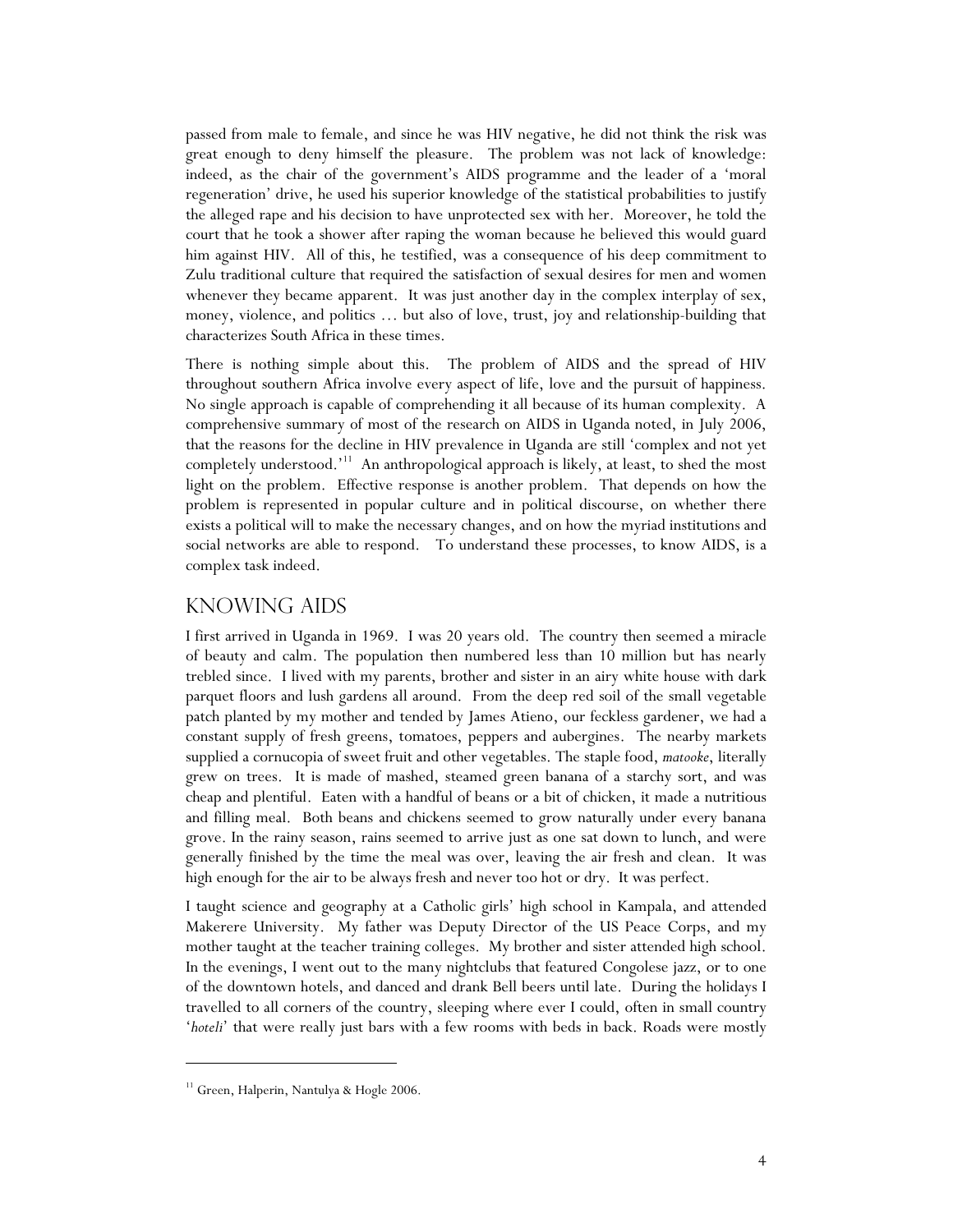dirt, with one paved highway from the Kenyan border to Kampala and on to the western border through Mbarara to Kigezi, and to the mining town of Fort Portal on the Congo border. The only other main road made a loop to the north through Mbale on the slopes of Mount Elgon along the Kenyan border, then across the lower part of the northern districts, and back again to Kampala from Gulu. Although peaceful then, Uganda is deeply divided by strong ethnic differences. The southern half is inhabited by people speaking languages of the Bantu family. Politically, they were well organised into several ancient kingdoms with royal lines and histories stretching back five centuries or so. Buganda was the central kingdom that had eventually conquered and dominated most of the rest of the southern part of the country by the time Europeans arrived in the late nineteenth century. With their help, the northern part of the country was brought under the control of the Kingdom of Buganda, eventually as a Protectorate of the British Crown. The northern half of the country, however, was inhabited primarily by loosely organised tribes of warriorpastoralists and small agriculturalists without large-scale political organisations like the kingdoms of the south.

These were the glory days of Uganda's short history as an independent country. Everything looked set to go from good to better. In some respects, it seemed that it could scarcely be better. Ugandans themselves were apparently happy and content. They partied and danced freely. University students and people in the villages were openly sexual and seductive. For most, the land provided a good living. Communities were often selfcontained economic entities with limited needs for commodities from outside. The few things that were purchased—cloth, salt, cooking oil and lanterns, candles and paraffin were always locally available from trading shops run almost exclusively by Indian traders. Villages were wholesome places with little apparent hunger—except perhaps in the far north near the Sudanese border and in the dry regions of northeastern Uganda. The Karimojong and Jie herdsmen continued to fight over cattle with long spears and shields when they were not grazing their large herds. Although the economically poorest of Uganda's people, from the several months that I spent in their large *manyattas*, I could see that they also were fully self sufficient, proud and happy with their lot. For the vast majority of Ugandans, however, money was scarce but food, most of it home grown, was not. People stayed close to their lands and villages as a result.

All of that changed in 1972 when Idi Amin Dada, then commander of the armed forces, staged a coup that overthrew President Milton Obote Shooting started early on the morning of the coup, just before elections were to be held. By first light, it was clear that the rosy future that once seemed certain would not dawn. Radio Uganda played the same British military marches all day, and BBC repeated the line 'heavy fighting in and around Kampala; it is not known if the European population is safe.' We did not know either. Later that day I ventured from Makerere University campus into Wandegeya market with a Sudanese friend of mine to see if we could find out what was happening. Heavy-calibre machine gun fire soon drove us back. I wanted to run, but with the help of my friend, already used to battle in his native Sudan, I managed to stand quietly behind a bush until the shooting stopped and we were able to retreat without raising suspicion from the undisciplined troops. Cordite smoke and fog already filled the valleys of the many hills on which Kampala is built. We later found out that Idi Amin had routed the forces of the President.

A few years earlier, Obote and Amin, together, had attacked the king of Buganda, Edward Muteesa's palace and had ended the kingship that had endured for five centuries on the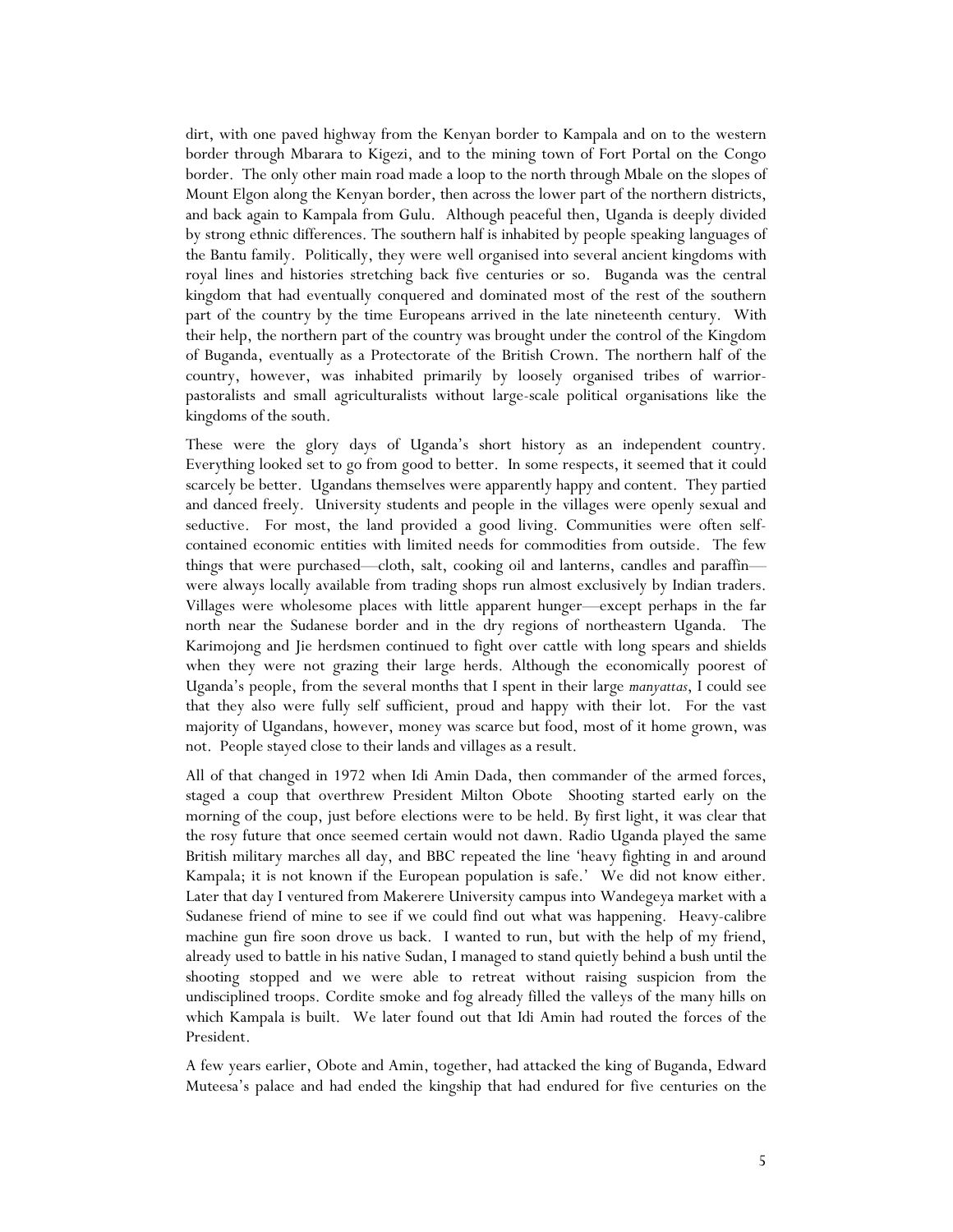shores of Lake Victoria. The king, Kabaka Edward Muteesa, had fled to England where he died a few years later of alcoholism. Now it was Obote's turn to flee the country. He took shelter in neighbouring Tanzania under the protection of Tanzanian president, Julius Nyerere. Most of the small population of people of Indian and European origin were driven out of the country, and for the next fifteen years, Uganda plunged deeper and deeper into chaos of warfare, coups, economic collapse and the decay of infrastructure, farms, industry and governance in all areas. Ugandans moved from their villages in desperation, and soldiers roamed the country freely. The soldiers took women and sex where and when they pleased, and pillaged the country. Ostensibly to alleviate the ravages of the Amin régime, Nyerere's Tanzania attacked Uganda in order to restore the previous president, Milton Obote who had lived under Nyerere's protection since his former comrade, Idi Amin had driven him from the country. Obote returned in 1979 and set up a new government. Most Ugandans blamed the arrival of AIDS in the country on events at this time. A new disease had appeared, or a new name, 'Slim,' was invented for one that was gradually taking hold in southwestern Uganda. It was first perceived in the area where Tanzanian troops first crossed into Uganda, and continued to grow along the shores of Lake Victoria as smugglers in boats carried goods across the Tanzania-Uganda border in the army's wake.

Obote turned out to be even more ruthless and despotic than Amin, and the country continued its decline to complete social collapse and barbarism. A large trade in contraband goods developed along the Uganda/Tanzanian border in the extreme northwest corner of Tanzania and the southwest corner of Uganda in a district called Rakai. Smuggling trade and raids took place especially across Lake Victoria, involving the previously isolated fishing communities on its shores and on the islands. Even today, Rakai District, neighbouring Masaka, and the communities along the lake shore and on the islands have the highest HIV prevalence in Uganda. This may not be due entirely to the fact that enduring violent conflict, unrestricted smuggling and raiding, and outright warfare gripped this area for nearly a decade, but it is likely to be at least an important factor in the rise of HIV infection in this area. By the end of the 1970s, AIDS—called 'slim' or *siliimu* by the locals—was already noticeable in this corner of Uganda.

Ten years after arriving in Uganda, I went to live in Cape Town, South Africa. After leaving Uganda, I completed a PhD in Anthropology at The University of Chicago in 1978, spending two years in a village in central Tanzania to do my research. I arrived in Cape Town, South Africa, as a lecturer in Anthropology at the University of Cape Town. This was a very different country. From the perspective of Cape Town, it scarcely seemed like the same continent. The land was drier, the people better dressed and business-like, the lifestyle urban and often more 'European' than African. During the years that I had lived and worked in East Africa, South Africa had never seemed to me to be part of Africa. We could buy the South African *Drum Magazine* in Uganda and Kenya, and this showed an Africa that was apparently modernised beyond the dreams of East Africans. It was certainly in their dreams. Photos of black South African models decorated the walls and cupboards of many young Ugandans in those days. It looked like a place that I would one day like to visit, and I finally had my chance: a three-year teaching contract that would acquaint me with a part of Africa that none of my lecturers at Makerere, Stanford or Chicago had deigned to mention in my many African Studies and anthropology courses. Several of my Makerere lecturers were refugees from South Africa, but they did not talk about it to their students. It was off the map of Africa for African Studies in the US.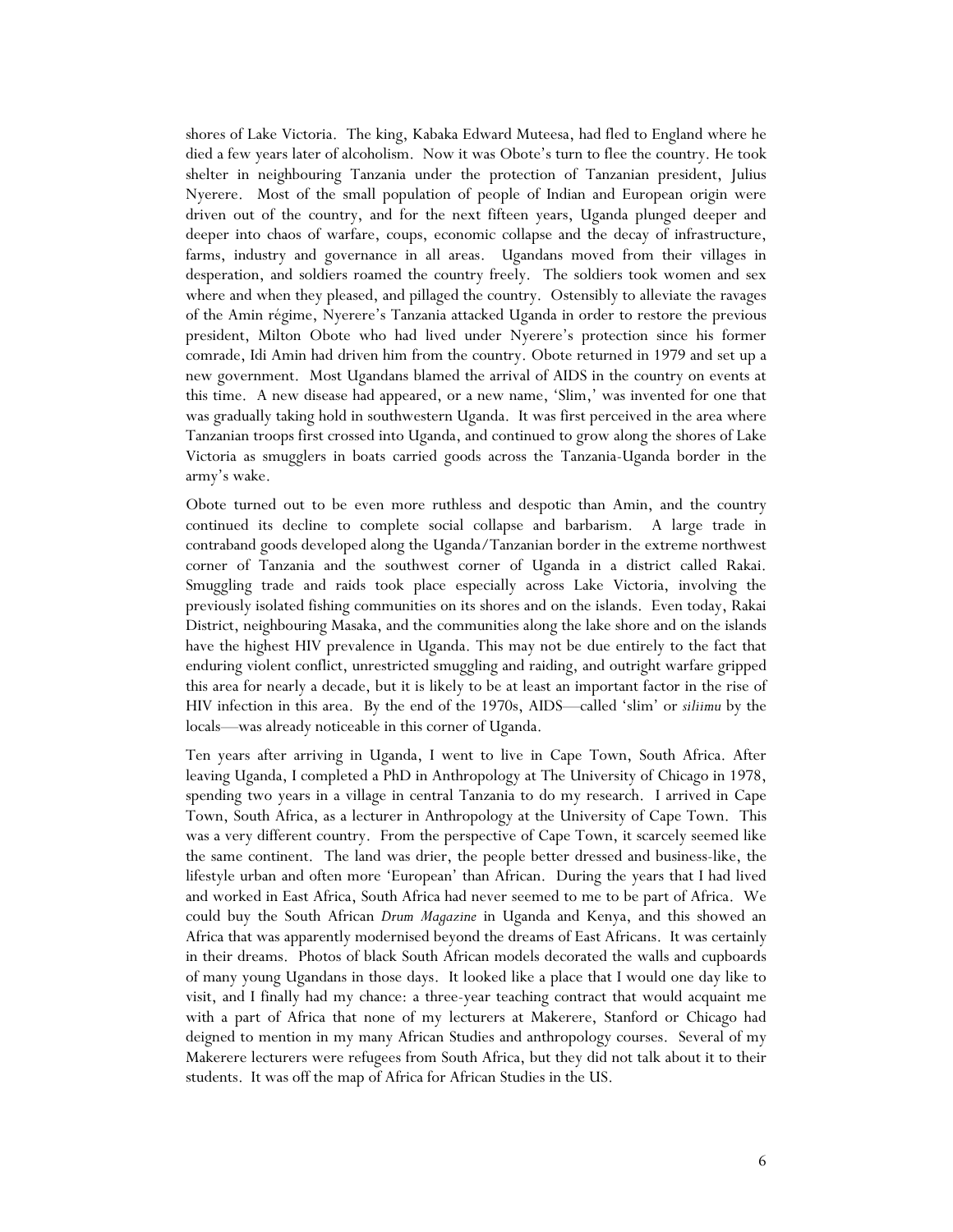South Africa in 1979 was still in the grip of Apartheid, but after 30 years of National Party rule its grip was clearly failing. The population, at 25 million, was little more than half what it is today (48 million), and similar to Uganda's now (28 million). In Cape Town, racial segregation had never been as rigid as in the rest of the country because the large 'Coloured' population formed a sort of racial middle ground. I bought a house in an area that had never been fully segregated, and my family became integrated into the South African life style. South Africa was not what I had expected, as an anthropologist. In Chicago where I had lived for a number of years while completing my PhD, racial segregation was virtually absolute, though informal and illegal. Single streets marked dividing lines in Chicago that few dared to transgress. Black and white people did not, in the main, work together or inhabit each other's houses. Although they spoke the same language, there was very little communication and what there was often tinged with fear and misunderstanding. In South Africa, although racial segregation was formal and legally sanctioned, black and white people were in constant daily contact. Many white people had servants living in their houses and interacted at close quarters in the daily domestic routine. The great majority of non-white people worked in white-owned businesses, in government, or had daily contact with people of other races. Unlike Chicago, where a white person might rarely meet a black person (and vice versa) who lived only a few hundred meters distant and spoke the same language, daily social interaction in South Africa was ordinary, uncomplicated, cordial, and routine despite linguistic differences. By contrast, political and economic inequalities between what were then called 'races' or 'population groups' in South Africa were apparently absolute. Despite the daily reality, perceived transgression of legal separation could result in long imprisonment or even death. These contrasting and unjustified realities made South Africa a 'very strange society'.

Clearly, by the beginning of the 1980s it could not endure in this fashion. The Apartheid state began desperate efforts to save itself as these gradually segued into end-game politics. Two new 'separate but equal' parliaments were set up, one for 'Coloured People', and one for 'Indians'. Coloured and Indian politicians emerged who were willing to play the game, and some people voted for them. Although illegitimate except in terms of the local legal 'game', these events brought increasing numbers into a normalised political process. In one of the more grotesque political burlesques of these days, the South African state granted independence to the 'separate' homelands of Transkei (Xhosa), Ciskei (also Xhosa), Venda (Venda), and Bophutatswana (Tswana). This had the overall effect of highlighting the absurdity of the system, and it was an absurdity that no one could miss. Bombings by ANC and other anti-Apartheid movements became more frequent, but remained generally marginal and scarcely disruptive because they were operated from outside the country. By 1985, however, internal resistance groups became bolder and violence began to increase. As a lecturer at the University of Cape Town, it became routine to administer examinations in Pollsmoor Prison for those students who had recently been arrested for protest action. Police attacks and tear gas on campus were a regular occurrence. Ironically, the overall effect was to bring a degree of widespread interaction across most political and social barriers together with a clear sense that change was inevitable. When Apartheid ended, officially, with the release of Nelson Mandela in 1990, and the formation of a new ANC dominated government in 1994, it had already long been over in minds of the vast majority. South Africa in 1979 was still in the grip of Apartheid, but after 30 years of National Party rule, its grip was clearly failing. In Cape Town, racial segregation had never been as rigid as in the rest of the country because the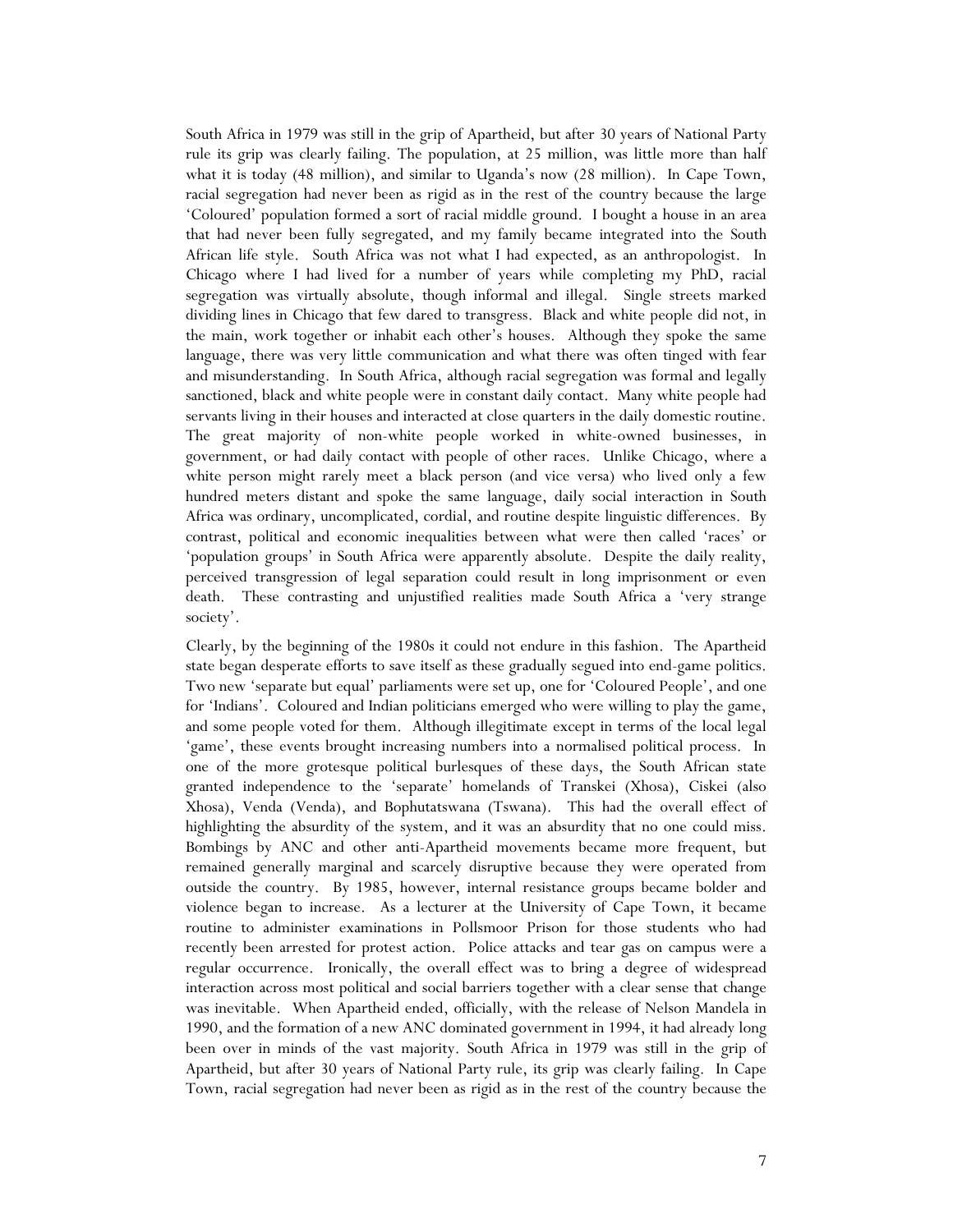large 'Coloured' population formed a sort of racial middle ground. I bought a house in an area that had never been fully segregated, and my family became integrated into the South African life style. South Africa was not what I had expected, as an anthropologist. In Chicago where I had lived for a number of years while completing my PhD, racial segregation was virtually absolute, though informal and illegal. Single streets marked dividing lines in Chicago that few dared to transgress. Black and white people did not, in the main, work together or inhabit each other's houses. Although they spoke the same language, there was very little communication and what there was often tinged with fear and misunderstanding. In South Africa, although racial segregation was formal and legally sanctioned, black and white people were in constant daily contact. Many white people had servants living in their houses and interacted at close quarters in the daily domestic routine. The great majority of non-white people worked either in white-owned businesses, in government, or had daily contact with people of other races. Unlike Chicago, where a white person might rarely meet a black person (and vice versa) who lived only a few hundred meters distant, daily social interaction in South Africa was ordinary, uncomplicated, cordial, and routine. By contrast, political and economic inequalities between what were then called 'races' or 'population groups' in South Africa were apparently absolute. Despite the daily reality, perceived transgression of legal separation could result in long imprisonment or even death. These contrasting and unjustified realities made South Africa a 'very strange society'

At the beginning of the 1990s, HIV infection in South Africa was still barely noticeable. But by 1994 when ANC took power under the new constitution and after the first fully democratic elections in South African history, HIV prevalence was already at 7.6% among women attending ante-natal clinics. Shortly after the new government was sworn in, they had drawn up a comprehensive National Health Plan in collaboration with the World Health Organisation and UNICEF.<sup>12</sup> The plan was never effectively implemented.<sup>13</sup>

There were large differences between sub-regions, however. KwaZulu-Natal Province, predominately Zulu-speaking with South Africa's third largest city, Durban, had a prevalence of 14.4%. The Western Cape Province, home to Cape Town, the second largest city and predominately Afrikaans and English speaking, had a reported prevalence of only 1.2%.<sup>14</sup> With all of the political and other work that had to be done to ensure that the peaceful transition to democracy and an open society remained peaceful, Nelson Mandela, the first president of the New South Africa (as it was called), effectively ignored the hidden AIDS crisis. Even Mandela did not speak openly about AIDS until over a decade later, when his own son by his first marriage died of AIDS.

By then, the presidency of Thabo Mbeki had entrenched the effective government position that there would be no leadership from government in the question of AIDS. President Mbeki stated his reasons in an infamous 'monograph' awkwardly entitled '*Castro Hlongwane,* 

<sup>&</sup>lt;sup>12</sup> African National Congress 1994.

<sup>&</sup>lt;sup>13</sup> Despite the lack of action, the Minister of Health, Tshabalala-Msimang stated that this document "has guided the health sector for 10 years and is still relevant today. Almost everything we have done is in there, and we intend to continue with the unfinished business" (Tshabalala-Msimang 2004).

<sup>&</sup>lt;sup>14</sup> South African Institute of Race Relations 2004: 297. However, since these Provinces did not yet exist in 1994, these figures are reconstructed, and based on generalisations from ante-natal clinic (pregnant women) data. In view of the subsequent progress of the disease, and later population-based sero-prevalence surveys, these figures are approximately correct.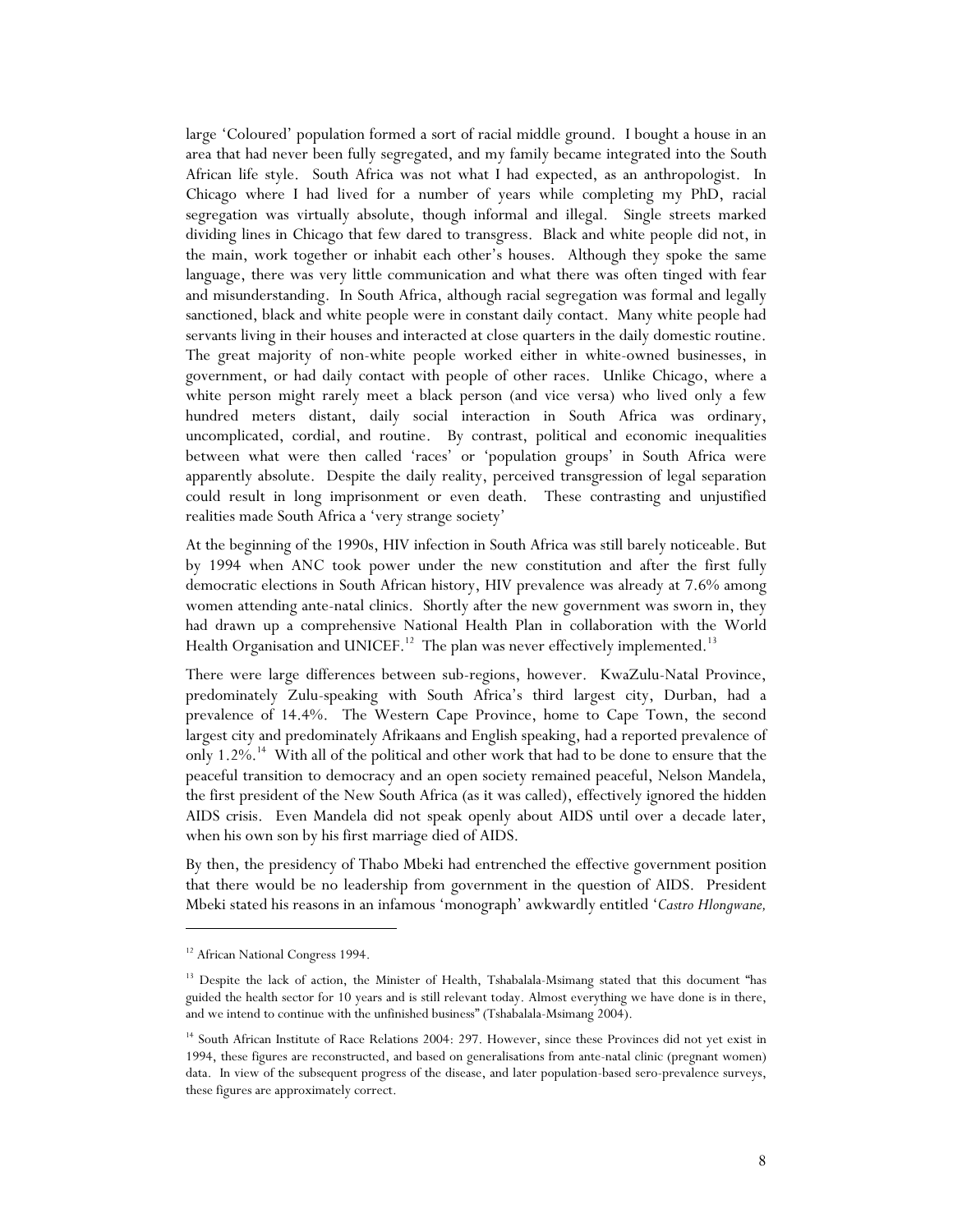*caravans, cats, geese, foot & mouth and statistics, HIV/AIDS and the struggle for the humanisation of the African*'.15 Primarily circulated within the ANC at first, the document was not signed but was widely attributed to President Mbeki and several of his close associates. It begins with an epigram from the John Le Carré novel, '*The Constant Gardener'*, and expresses concern that

… there are many people and institutions across the world that have a vested interest in the propagation of the HIV/AIDS thesis, because they have too much to lose if any important element of this thesis is proved to be false. … [T]hese include the pharmaceutical companies, which are marketing anti-retroviral drugs that can only be sold, and therefore generate profits, on the basis of the universal acceptance of the assertion that "HIV causes AIDS".<sup>16</sup>

Above all, the document accuses those who 'accept the assertion that HIV causes AIDS' that their position 'is also informed by deeply entrenched and centuries-old white racist beliefs and concepts about Africans and black people.' Suspicions of racism and of drug profiteering apparently drove the ANC government's rejection of what they called 'normal science'. Again, the South African 'denialism' did not come from any lack of knowledge about AIDS; quite the opposite.

Thus, twenty years after Museveni had come to power in Uganda with the attack on AIDS at the top of his nation-building agenda, the new South African government continued, as much as possible, to avoid the issue. Unlike Uganda, where the struggle against AIDS could be integrated into a programme of political development, the South African leadership apparently feared that open talk about AIDS and sexuality would be divisive. President Thabo Mbeki, in particular, expressed the view that discussion of AIDS implied that black people were sexually promiscuous and 'uncivilised'. For these and other reasons, he failed to lead a struggle against the progress of HIV infection in the population. By 2007, HIV prevalence was pushing towards 50% amongst young females in some parts of the country, and continued to rise in most other segments of the population.

South Africa today is a remarkably open society, despite its recent past. At the beginning of 2005, direct black ownership of companies listed on the Johannesburg Stock Exchange amounted to R60.6 billion, up from a zero percent base a dozen years earlier.<sup>17</sup> Unlike most of the rest of Africa, specific ethnic or other group identities of any kind are no more than two centuries old. The Afrikaners, and the Zulu kingdom, perhaps the best known of South Africa's ethnic communities, only came into being in the 1820s and 1830s and did not exist before then as self-conscious political entities. At about the same time many more white, English-speaking and other Europeans began to arrive and to settle in larger numbers. Other African identities and political communities—Tswana, Sotho, Swazi, Xhosa, Venda, etc.—only began to emerge in the middle of the century around the time that Tswana, Sotho and Swazi states were carved off in the third quarter of the nineteenth century. Bechuanaland (becoming Botswana at independence), and the kingdoms of Swaziland and Lesotho were created. Widespread warfare and pervasive migration of

<sup>&</sup>lt;sup>15</sup> Castro Hlongwane, caravans, cats, geese, foot & mouth and statistics, HIV/AIDS and the Struggle for the Humanisation of the African', http://www.virusmyth.net/aids/data/ancdoc.htm (African National Congress 2002).

<sup>&</sup>lt;sup>16</sup> African National Congress 2002.

<sup>17</sup> South African Institute of Race Relations *Fast Facts* 1/2006:5.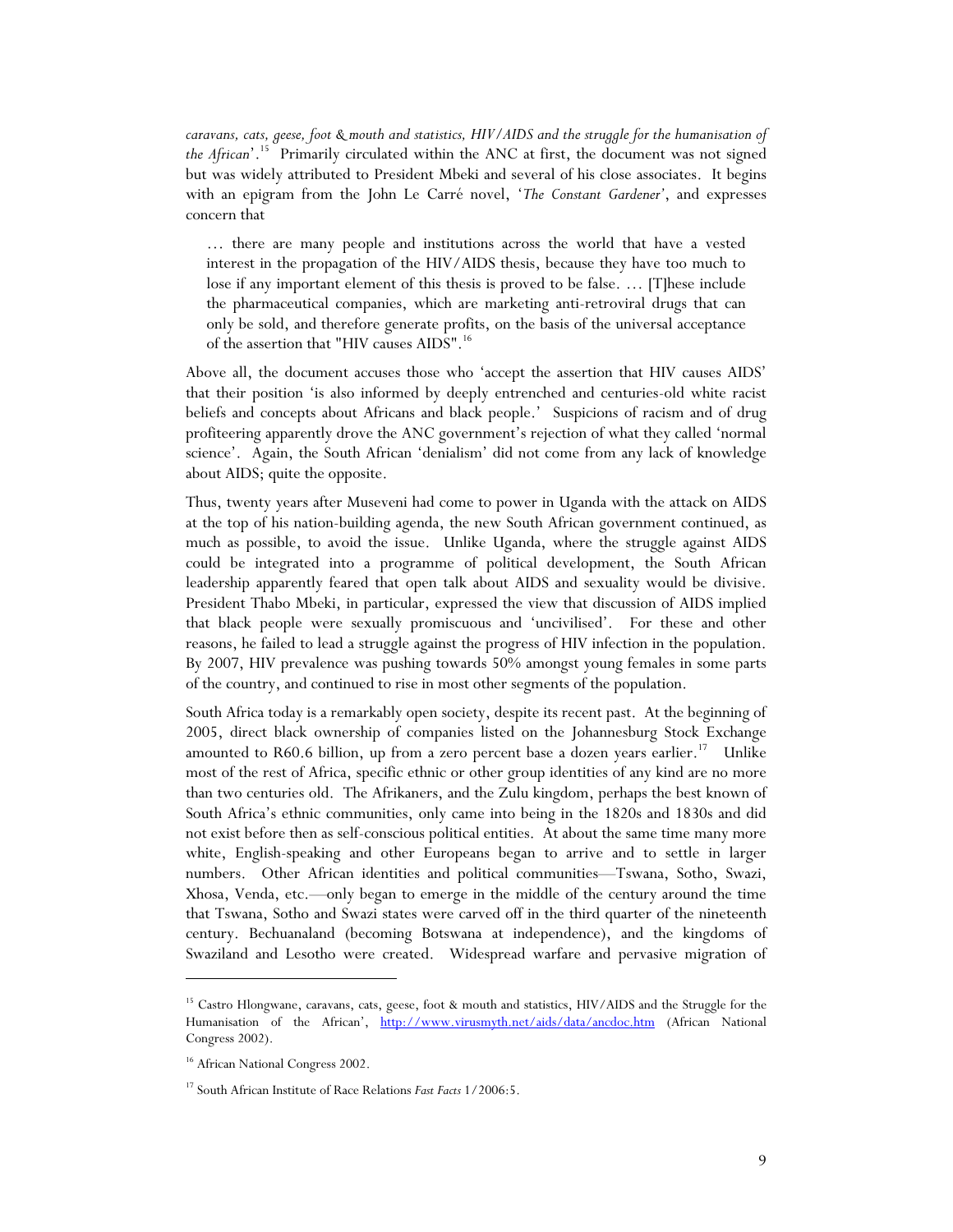virtually all of the population in the 1830s and 1840s, the rise of gold an diamond mines and labour migration in the 1860s to 1880s, and the Anglo-Boer war from 1898 until 1910 served both to mix the population and to formalise ethnic, linguistic and political boundaries. The country of South Africa was finally created as a single entity less than a century ago. The struggle against Apartheid had much the same effect as the wars of the nineteenth century and first years of the twentieth. By the end of the century, South Africans continued to live and work together in a single nation and a single national economy in which everyone was dependent on each other in a highly complex, modern, globalised capitalist economy, and in which virtually no independent 'peasantry' or subsistence farmers existed. The inescapable irony of South African life is that the same processes that led to racism, ethnic divisions and Apartheid also created an ethos of equality, an unremarked daily routine of integration and a tightly knit single national economy and society.

Unlike Uganda, in South Africa very few people live directly from the land, that is, by subsistence agriculture, or even small-scale farming. Legally, most of the land was owned by a small class of white, male, farmers, who were effectively local chiefs in charge of large tracts of deeded land. The minority of farm owners of other races (today, approximately 16% of owners) managed their 'farms' in the same way. Of South Africa's total 122 million hectares, 82 million is classified as 'commercial farm land' and this is owned by only 45,000 largely white owners in 2005. Approximately 1 million hectares of this land has been 'restored' to non-white (mostly black African) claimants under the Restitution of Land Rights Act of 1994. While this includes some urban land, usually residential plots, most of it is rural farm land. The bulk of this has been restored to claimant 'communities' under the terms of 'communal property associations', however, that do not permit private ownership. Much of the rest of South Africa is too arid or mountainous for any form of agriculture. The remaining portion is urban land or roadways and transportation facilities, state and company-owned forests or game reserves, protected watersheds or parks, mining reserves, and government land, . Although the privately owned tracts were called 'farms' in South Africa, they bore little resemblance to farms in Europe, the UK or the USA. Most of the land of these farms was simply bush or pasture, with active intensive farming restricted to small parts of their holdings.<sup>18</sup> Large populations of Africans lived on most of these farms, some as labour, some as tenants with small fields of their own, some as labour managers or tradesmen, and others just resident there. Households of other family members, helpers, employees of all races often lived on these lands as well. But 'farming' was almost exclusively commercial and contributed no more than 3.4% to the GDP in 2005. Farming through the twentieth century was capital intensive, often resting on large 'loans' from government that were frequently written off in order to keep the farms successful and under white ownership. Food was either purchased or—on the farms doled out sparingly in wages-in-kind. Another large portion of the country was communal 'tribal trust' land in the so-called Homelands. These were also run by chiefs in ways that were similar to those on the private farms, but the chiefs in these cases were called 'traditional authorities', and had a sort of loose legitimacy rooted in the pre-colonial political order. The chiefs had been recruited by the Apartheid regime, like the farmers, to regulate movement of people around South Africa. Indeed, the movement of people was

<sup>&</sup>lt;sup>18</sup> Centre for Development and Enterprise 2005:12.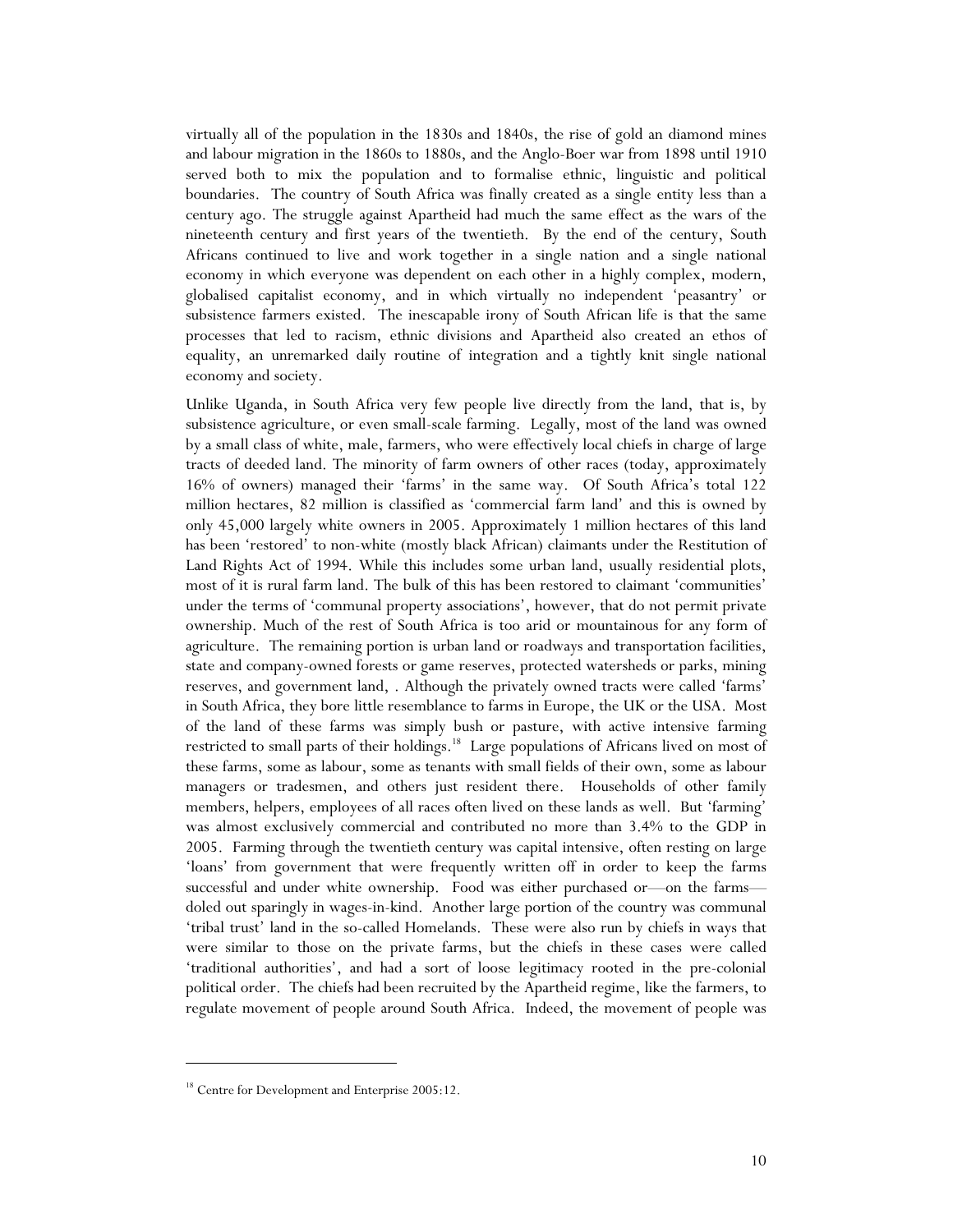perhaps the most urgent concern of the entire Apartheid state apparatus, with most of the legislation directed to its control.

Unlike Uganda, too, few people owned land in South Africa. The pervasive and constant movement of people across the face of the land was both motivated and constrained by the peculiar political and economic geography. Work opportunities existed primarily in the areas owned by mines, the state, the 'farms' and in urban areas, while most of the people still lived in the communal, homeland areas and specially designated peri-urban areas called 'townships' or 'locations' to distinguish them from 'towns', and 'cities,' where, officially, only White, Indian and Coloured people could live in separate segregated suburbs. In fact, however, almost as many black people lived in these areas as domestic helpers, labourers and other sorts of 'assistants' (*handlangers)*. During most of the twentieth century—not just under the Apartheid regime of the National Party that held sway for 44 years from 1948 to 1992—huge efforts were devoted to concentrating most of the 'White', 'Indian', and 'Coloured' population in the so-called 'Urban Areas' and most of the Black population in townships and rural 'Native Reserves' or, later, 'Homelands.' State policy aimed to encourage the development of local and ethnic differences while, at the same time, the real social, political and economic forces drove the people of the country towards social integration and breakdown of ethnic barriers. All South Africans participated in the same national economy as consumers, purchasing food and necessities for cash, rather than producing it themselves. Production was the preserve of large commercial farms and industry (some of it parastatal), while transport, roads, and services (water, electricity, waste removal) were exclusively the domain of the state. A highly efficient paved network of roads linked all but the most remote parts of the country in a common network for those with access to cars and trucks, and extensive rail and bus links serviced the rest. It was possible to travel anywhere in South Africa in little more than a day or two. The number of bus tickets sold in Cape Town in one year in the 1980s to and from Transkei (one of the Homelands) was equivalent to the entire population of Cape Town.

In the end—that is the end of the century and the end of Apartheid—the unintended consequences of government policy won out over its explicit intentions. South Africa entered the time of AIDS as a highly mobile, largely urbanised population with few significant ethnic, regional or linguistic barriers to social interaction. One of the most enduring legacies of Apartheid, and perhaps its greatest success during its existence, was to convince South Africans, and much of the rest of the world, that South Africans were divided far more than they actually were, by race, language, ethnicity and class. This was possible partly because virtually no South Africans had experienced life in the rest of Africa, and for those who justly aided or participated in the struggle against Apartheid, explicit comparison between South Africa and the rest of Africa was effectively forbidden for complex political reasons. There is, consequently, almost no explicit comparison between South African society and the rest of Africa even today. This still hampers our understanding of the radically different regional HIV epidemics in the continent.

Half way into the first decade of the twenty-first century, South Africa has the most vibrant economy in sub-Saharan Africa. It is the 'power-house' of the southern half of the continent. A great deal of the trade and almost all of the financial business comes through South Africa from central and eastern Africa. The South African economy is beginning to dominate those of countries as far north as Uganda. Where once *Drum Magazine* puzzled Ugandans about the strange land to the south, today South African retail, transport, banking and tourism businesses have began to take hold in Uganda and Tanzania especially.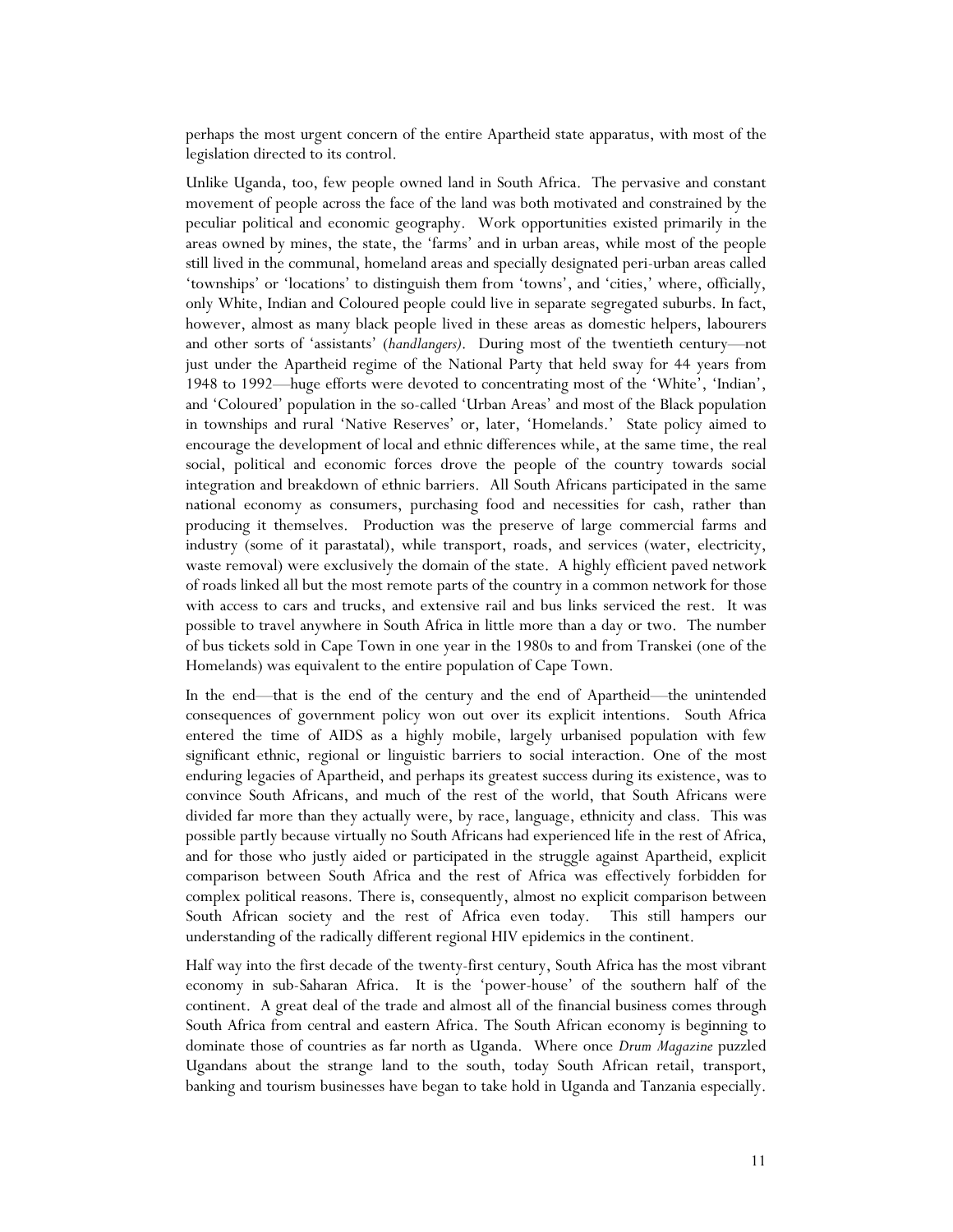The characteristic branding of South African mega-retailers such as Pick 'n Pay, Shoprite, Protea Hotels, and others is highly visible in East African capitals. Formal unemployment remains high in South Africa, but it has become clear to me in my ethnographic work in South Africa's small towns and villages that there is a huge underground or informal economy involving most of the 'unemployed' in enterprises that produce a reasonable living for most people. For instance, the South African government has built 1.7 million housing units throughout the country for the poor and homeless.<sup>19</sup> This has created a huge underground (because illegal) economy in rentals, price speculation, bribery, services (renovation, expansions, decorating, furniture, repairs) and other activities that seem to absorb much of the time of the unemployed. Thus, while formal statistics show South Africa far ahead of other African countries in terms of its GDP, its real wealth is even greater.

This does not mean that it has become a fully-integrated class-less society; far from it. As in the rest of the world, the rich got richer and the poor got poorer, but the racial mix of rich and poor changed rapidly from the last decade of the twentieth century. By 2005, there were significant numbers of exceptionally wealthy Black business people and professionals and an increasing number of poor and indigent Whites. Coloured and Indian populations, for the most part, held their own somewhere in the middle income levels with growth of Indian incomes and wealth increasing much more rapidly than all other 'races'.

But even when I arrived in South Africa in 1979, I found that South Africans of all colours and social positions were relatively wealthy compared with Ugandans or Tanzanians. Even the urban poor in South Africa lived more comfortable lives than most of the Ugandans or Tanzanians I had known. Above all, South Africans interacted intensively across most social categories in one way or another. Although divided in many ways, informal networks based in common language (mainly Zulu, English, Afrikaans, and Sotho), religion (Christian, Muslim, Jewish and Hindu), place of employment, sporting team support and participation, among other activities and shared interests brought South Africans of all categories into daily contact. The informal or 'grey' economy, especially during the times of 'sanction busting' under Apartheid, created further networks of exchange that crossed most boundaries, national, racial or other. Where ethnic or 'tribal' differences were strong and unambiguous in Uganda or Tanzania, in South Africa these identities were most often shifting, negotiable, and varied depending on context.

AIDS, known as 'slim', was just beginning to be noticed in south-western Uganda by the time I arrived in South Africa. The causal agent, HIV, had not yet been identified by science. In my new home, however, there was no awareness of the disease that would kill 2 million people in the next 25 years, and infect 5 million or more out of a population that was estimated at about 46 million in 2005. Its impact was first felt on the west coast of the USA, and then, as doctors noticed similarities in symptoms between gay men in California and patients in Uganda, it became apparent that HIV had gone global and was becoming 'the ultimate global disease'.<sup>20</sup> No one then knew how bad it might be. Certainly, in South Africa, no one was even thinking about it yet.

My first contact with AIDS came in the middle of the 1980s. A colleague at the University of Cape Town was invited by his cousin to scout the possibility of making a film about the

<sup>19</sup> Centre for Development and Enterprise 2005:17.

<sup>20</sup> Marks 2002: 16; Posel 2003b.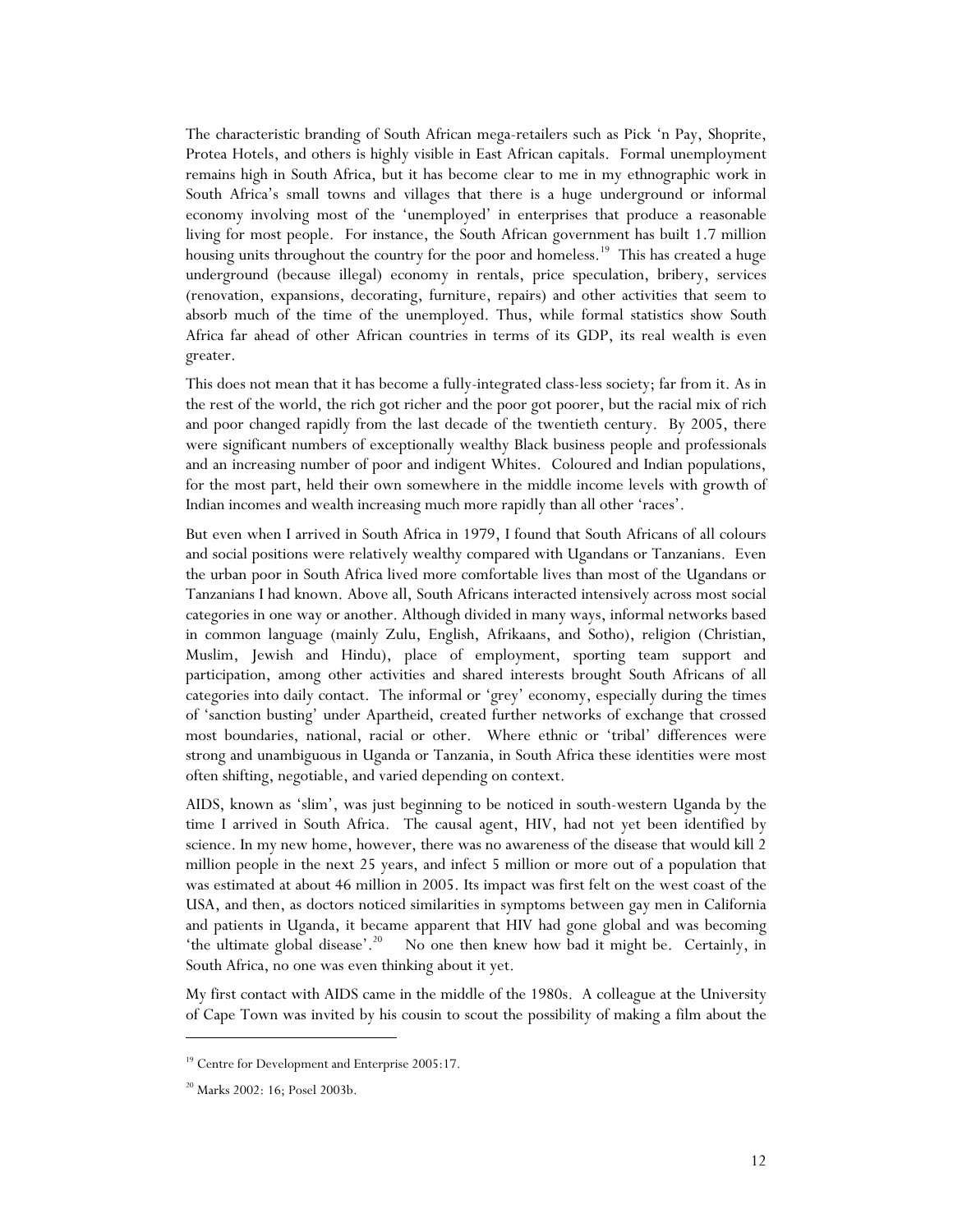anthropologist and primatologist, Diane Fossey, whose pioneering work on the mountain gorillas of Rwanda had brought them to the world's attention. She had died, or been murdered, under mysterious circumstances in her house in the *Parc des Volcans* in Rwanda. Her earlier swashbuckling style and unorthodox methods had brought her personal notoriety. Some five years earlier, my brother had been shocked to meet her deep in the Kigezi forest in Uganda with two pearl-handled revolvers strapped to her hips. Now she was dead, and my colleague, Andy Sillen, and I were engaged to investigate the circumstances in case the story proved movie-worthy. We met in Kigali, the capital of Rwanda and began to travel around the country to make enquiries. After a couple of weeks, Andy became too ill to continue with a mysterious illness that did not seem lifethreatening but became increasingly debilitating. We returned to Kigali and eventually found a Belgian doctor who advised us that he had contracted sleeping sickness (Trypanosomiasis) from the bite of a tsetse fly. Worse, he was about to go into coma from which it was unlikely that he would recover. She refused to treat him in Kigali, saying that the treatment she had available would in all likelihood kill him, and if that did not, he would almost certainly be infected with a new disease that was only then becoming known: AIDS. She advised us to get back to South Africa as quickly as we could, but added that even so, his chances were not good. We barely made it to Nairobi where he was successfully treated. There we found a *Time* magazine that featured a picture of the Kigali Hospital. The caption read: 'Rwanda's "AIDS Central", the Kigali Hospital.' At home, however, there was still no indication that HIV would travel that far south. By the end of the 1980s some notice was taken. One of the vilest of the South African governmentaligned news reporters, Cliff Saunders, travelled to Uganda to ask some questions. AIDS was still thought of in South Africa as a disease of homosexual men. His report appeared on the TV evening news. He was shown asking a Ugandan man if he had sex with other men. 'Eh?' the Ugandan responded incredulously to the microphone thrust in his face, 'but there are so many women!' Cliff Saunders smiled and shook his head in comical resignation. At that time, the government-controlled South African Broadcasting Corporation presented AIDS as a joke.

In the late 1980s, South Africa looked like it, too, would descend to political chaos and violence as the Apartheid government struggled to remain in power and as several democratic resistance movements sensed that the dénouement of the Apartheid story was approaching. A few years later, in 1990, Nelson Mandela was released from prison, and contrary to the expectation of most, South Africa began a rapid transformation to political freedom, universal voter franchise, democracy, and the peaceful integration of all aspects of government and civil society. During that time, too, the HIV epidemic began to take off with a vengeance in South Africa. Paradoxically, in that same year, HIV prevalence began to fall dramatically in Uganda. Once it was clear that the epidemic was headed in radically different directions in the two countries, a few people began to ask why. But not in South Africa. There were too many other issues at stake, and problems to solve. As the first president of the New South Africa, as it came to be called, Nelson Mandela effectively ignored it. So, too, did his successor, Thabo Mbeki … at first. Remarkably, it was not until the beginning of the new Millennium that AIDS really began to focus the mind of the South African nation. By then, it was no longer possible to halt the epidemic in its early stages. The initial failure to deal with the epidemic under Mandela segued into a staunch denial of its impact under Mbeki who even expressed doubt that HIV caused AIDS.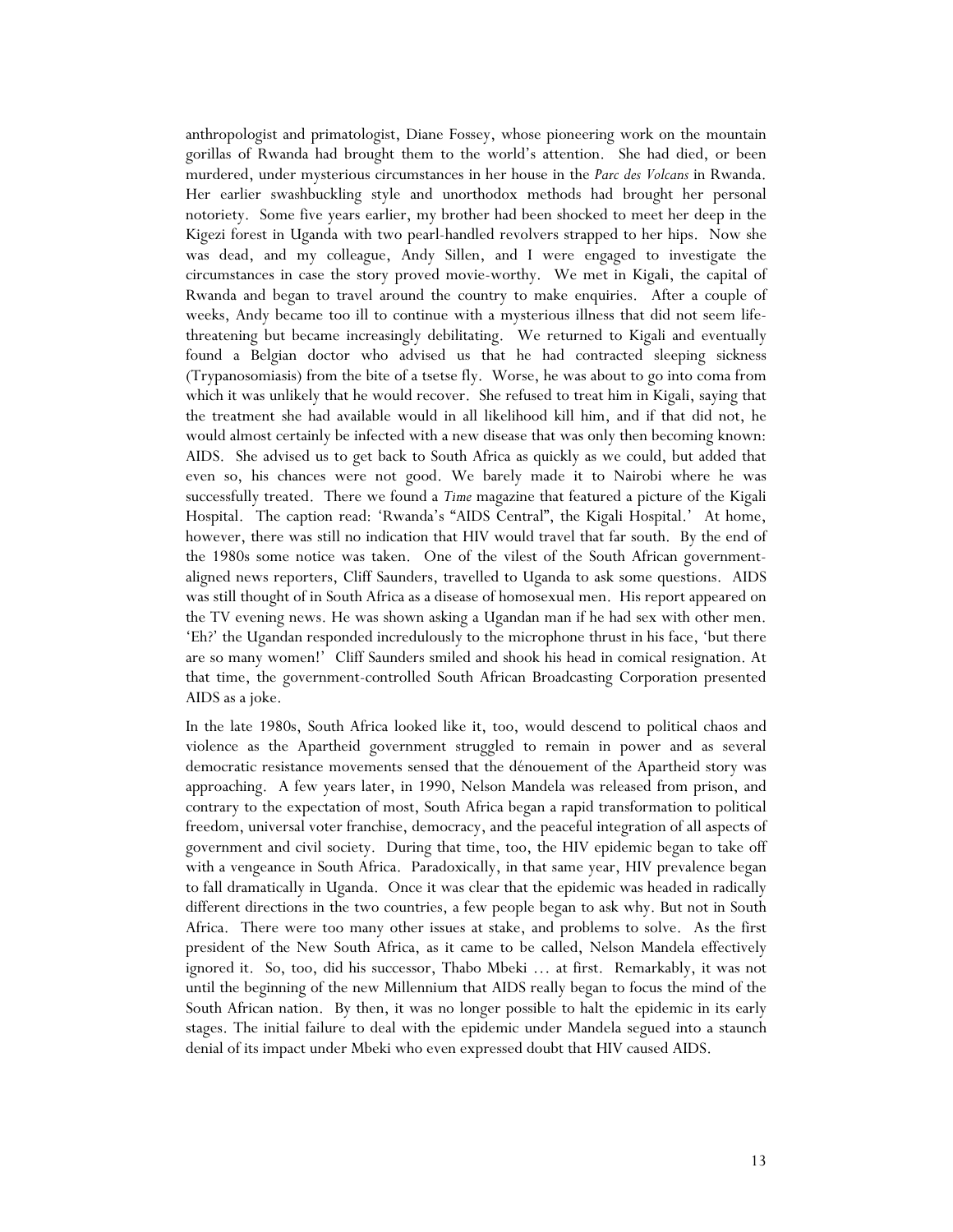In my own research in the small towns and rural areas of South Africa it had now become apparent that it was impossible to carry on 'as usual'. AIDS was everywhere; all aspects of society and culture were beginning to be affected and my attention as an ethnographer turned, perforce, to AIDS, sex and sexual behaviour. My studies of traditional healers in the South African lowveld (also known as the eastern Transvaal, or northeastern South Africa) provided an excellent access to traditional and popular ideas about HIV and its associated syndromic diseases and symptoms. It also proved to give me a different point of access to attitudes about sex and its practice in the small towns and rural areas.

In 2003, I had the opportunity to return to Uganda for the first time in thirty years. I was invited to be a member of a team that would study the reasons for the Ugandan decline in HIV while it continued to increase in the rest of the world. The project was funded by the United States Agency for International Development. As originally conceived, the project would examine three countries where HIV had fallen (Uganda, Thailand) or where there was some evidence that local declines in prevalence were observable (Lusaka, Zambia). These would be compared with three in which it was still rising (Zimbabwe, Cameroon, and Kenya).

Arriving in Kampala in July, I felt like I had come home again. I was able to find many of my old familiar places despite the vast changes that had taken place in those thirty years. I was able to make my way back to our old house on Mbuya Hill. It was still as lovely as I remembered it, even though goats were now stabled in my old bedroom. The science laboratory that I had set up at Rubaga Girls High School during my first adventure in education was still almost as I had left it despite the growth of the school and vast changes everywhere else. Notably, the many nightclubs and bars where I had once hung out, and where sex was always available for the price of a beer, were gone. In their place, there were huge Evangelical and Pentacostal churches in tent marquees and buildings. The music one heard in the street was no longer Congolese jazz, but Christian Born-Again pop music. Much of this activity, it turned out, was funded by wealthy American Christian missions.

Our research began, and we soon found that Ugandans everywhere were overwhelmingly aware of AIDS and that huge changes had happened in many aspects of their lives as a result. The hidden agenda of USAID gradually became apparent, however. President George W Bush and his administration had become convinced by some researchers who asserted that sexual abstinence and churches had played the major role in reversing the AIDS trend. Our project was meant to prove conclusively that this was the case. As our interviews and focus groups and textual research progressed, however, it was clear that this was not the case, or, at best, only part of a very complex story. It appeared that the sponsors of our research in Uganda believed that the Ugandan President, Yoweri Museveni, had insisted on abstinence, especially in the military that he commanded when he came to power in January 1986. We were therefore surprised when a colonel in the medical corps told us, 'Thank God, Museveni never told us not to have sex! He would have been laughed out of the country!' Instead, Museveni had promoted what he called 'Zero grazing'. Based on the colloquialisms and metaphors of his own pastoral tribe, the Hima, this phrase meant, in practice, 'carry on having sex, but keep it local and close to home.' The slogan referred to the situation in which a cow or ox would be tethered to a peg in the middle of a patch of good grazing. As the animal ate the grass that its tether permitted it to reach, it would clear a circular area around the peg. This was the 'zero' of 'Zero grazing'. It did not mean abstinence—zero sex—as some earlier researchers, and President Bush's advisors, seemed to think. It simply meant 'Eat (have sex) as much as you like, but don't roam too widely'.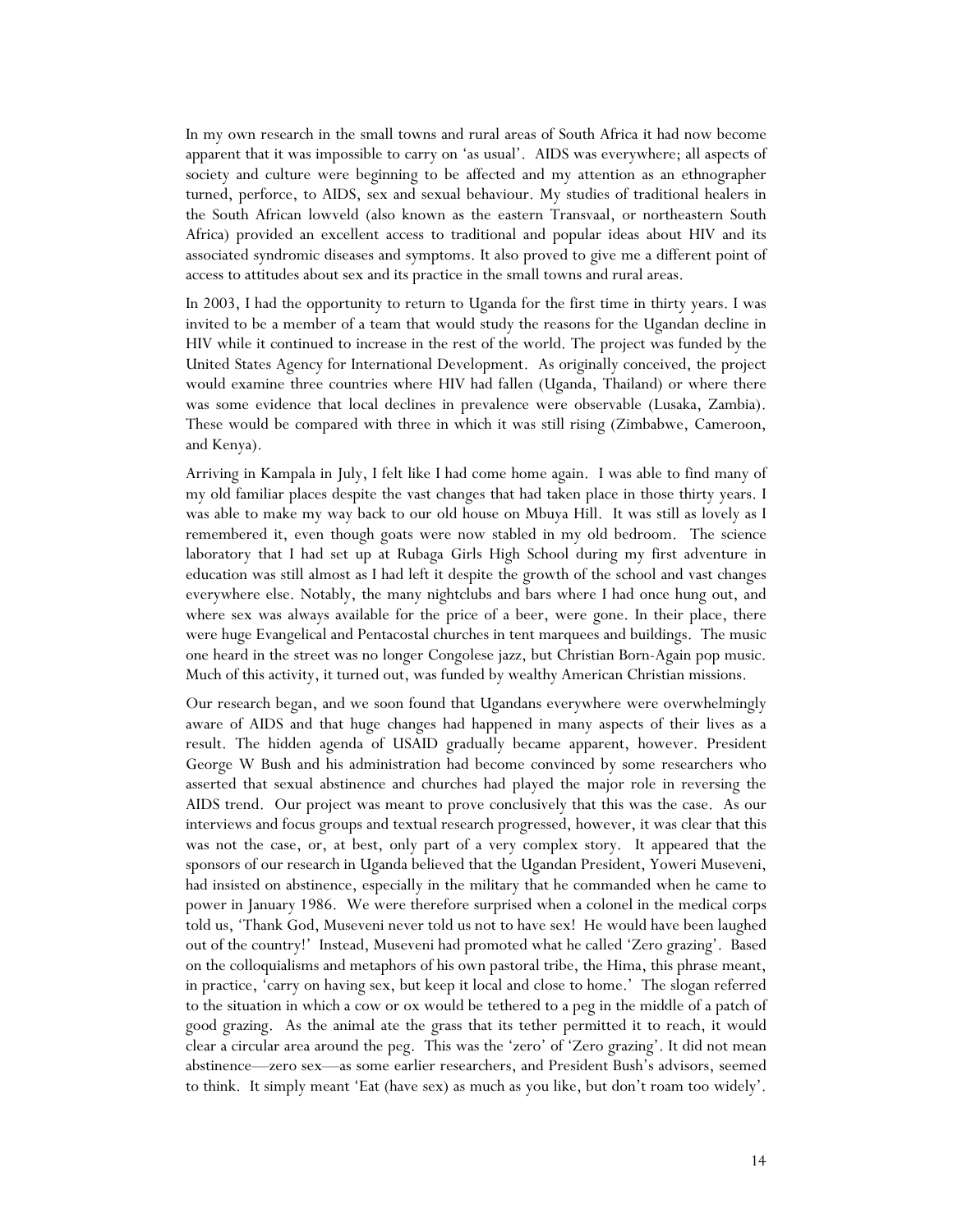As it turned out, this simple rule may have turned the tide in Uganda because it altered the configuration of the sexual networks on which the spread of HIV depends. But the misunderstanding in Washington killed the research. Alarmed by the fact that our research was not producing the desired results, a USAID manager came to Kampala from Washington. He arbitrarily sent our research collaborators away, and attempted to end the research. Appeals resulted in our being allowed to finish a curtailed project in Uganda, but the overall project involving other countries was cancelled. Another dimension of the politics of AIDS was brought forcibly to my attention.

After thirty years of devastation by warfare and AIDS, I did not expect to find many old friends alive from the late 70s. Apart from Makerere student colleagues who left the country, I had lost touch with everyone from those times. My mother had not. She emailed me to try to find the family of Kamondo, one of her favourite students from Ggaba Teacher Training College. He had become a Headmaster of a school in Mbarara and had stayed in touch with my parents who now lived in the US. My father had kept a spear that Kamondo had given them beside his bed for all of those thirty years. At that time, other friends of mine had told me that in Western Uganda, a husband would jam his spear across the doorframe while he was having sex with his wife so that no one would interrupt them. But, by the same token, if he came home and found someone else's spear across the door to his wife's quarters, according to custom, he must be polite and leave quietly. The gift of the spear had been a joke, but was meant to say how fond Kamondo had been of my mother. My father had taken it in good humour. But, perhaps by these same customs of western Uganda, Kamondo had died of AIDS many years before my arrival. I managed to track down his wife, now headmistress of the school where Kamondo had taught for the rest of his life. We walked past his grave as we entered the family house, still feeling the loss of their father and his brothers who all lay buried in the courtyard of the family compound. All may have been victims of AIDS.

Inside the house, we talked of old times, and paged through the family's photo album. On one page I found my own picture (Figure 1.1**Error! Reference source not found.**). In it, I am standing with my first-born son in my arms with my parents, siblings, and wife. The picture was taken in 1979, the year we moved to South Africa. My mother had sent it to Kamondo's family some time after that. Above the picture was a much more recent picture of Kamondo with his wife. Kamondo is dressed in the 'traditional' Ganda formal dress of a white *kanzu*, a long white floor-length gown that had originally been introduced by the Arabs in the nineteenth century, and a grey suit jacket, introduced by the English at about the same time. Behind them is a traditional banana leaf screen. In the picture, Kamondo already looks ill.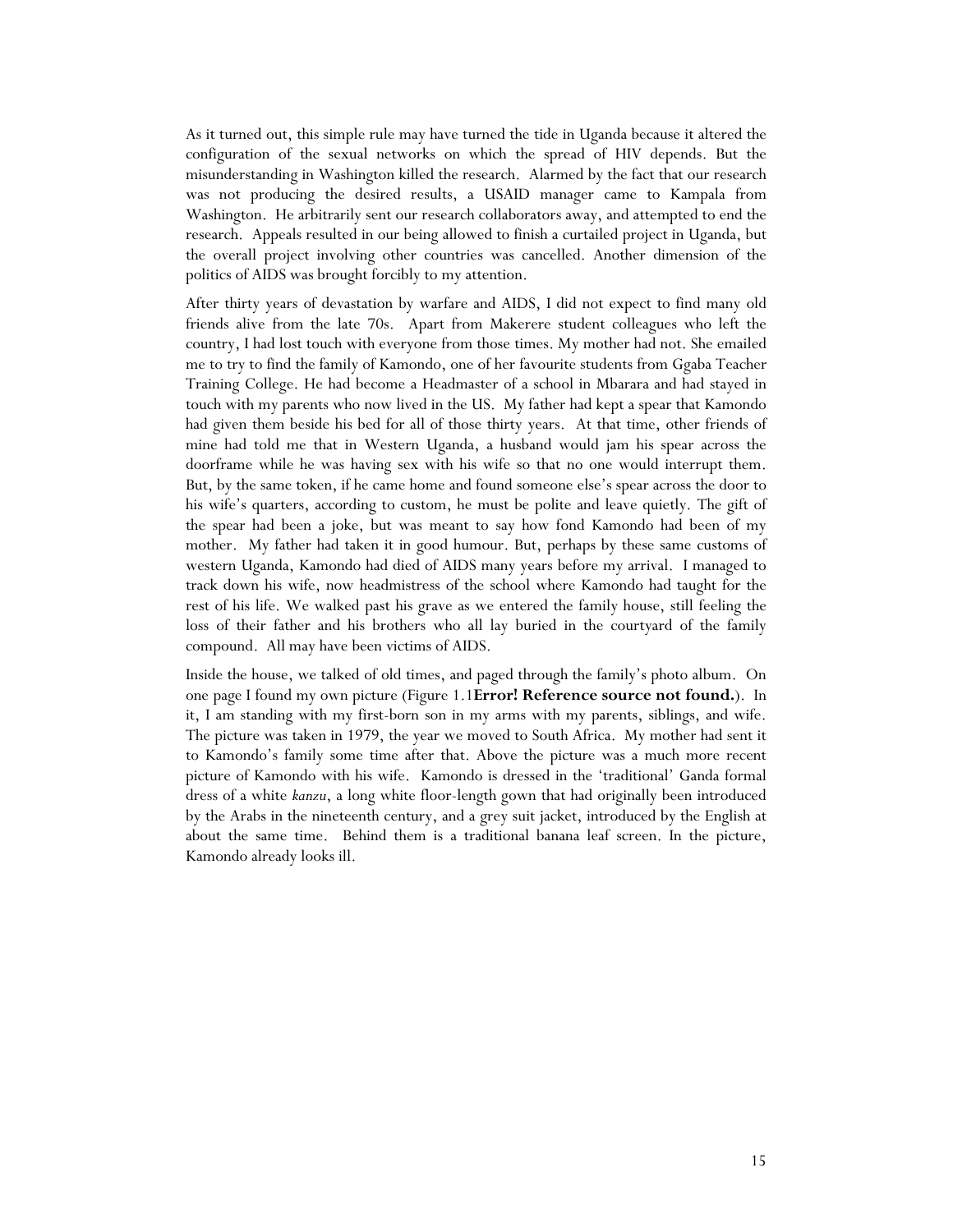

**Figure 1.1. Kamondo's family photo album, Mbarara, Uganda; showing the Thornton family's picture from 1978 (lower) and Kamondo with his wife (upper). The author is in the middle with his newborn son.** 

Back home in South Africa, colleagues, friends and friends of friends were also beginning to be infected in larger numbers. Some were dying; others managed to obtain anti-retrovirals and were living with varied degrees of success in beating back the infection. As in Uganda in the early 1990s, a decade later in South Africa it was not possible to ignore the impact of AIDS on friends, colleagues and family. Still, the President and other members of the South African government continued to downplay the issue or ignore it altogether. And things began to go wrong again in Uganda. The US President George Bush had managed to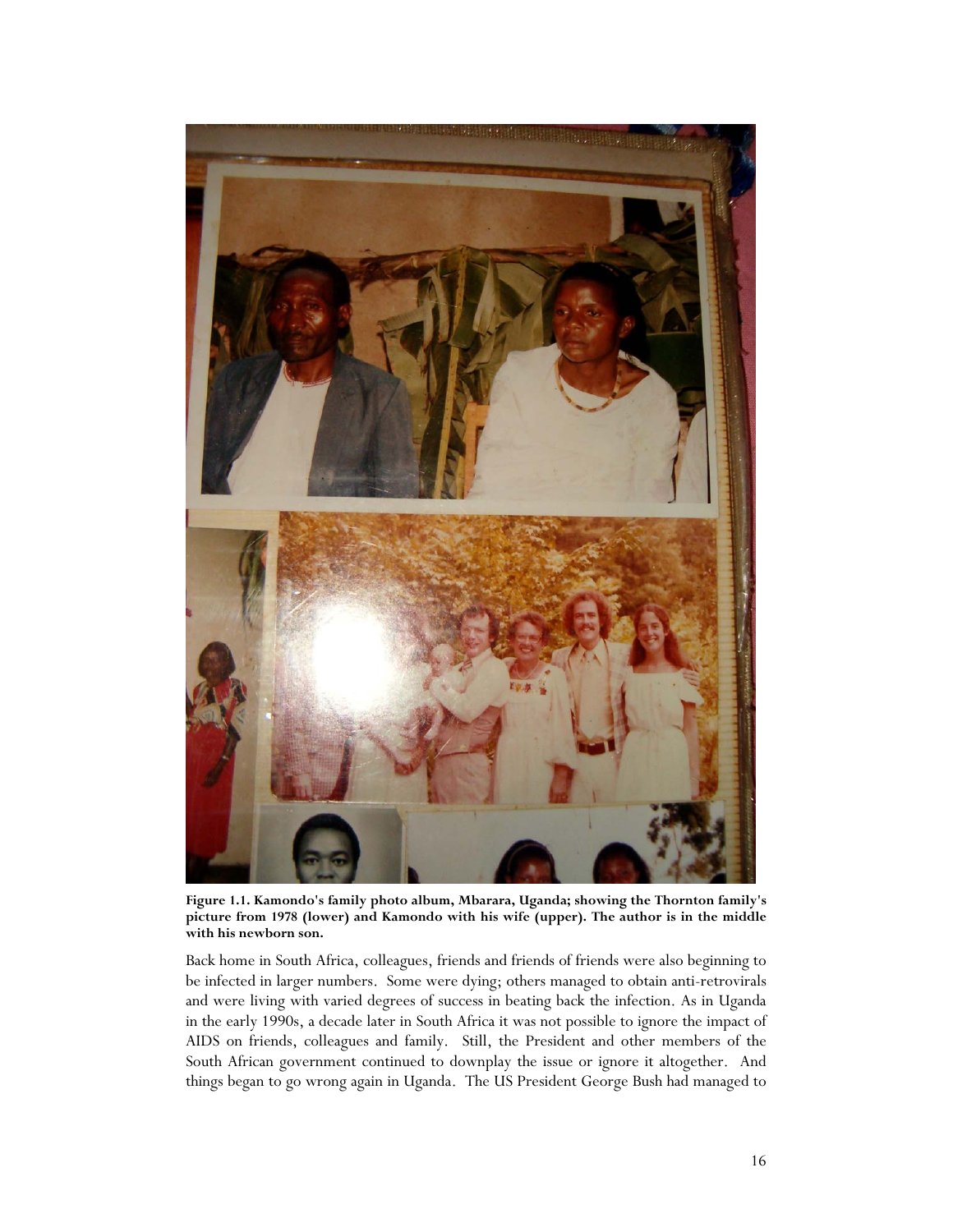recruit Ugandan President Museveni into his 'coalition of the willing' in the prelude to the American attack on Iraq. Museveni was heavily dependent on American funding for AIDS programmes, and for his own efforts to stay in power beyond his constitutional term limit. For that, he needed to follow the US president's line on AIDS, sex and the 'war on terrorism'. Museveni's wife was a born again Christian with much sympathy for the Bush government and its policies that promoted abstinence in the face of overwhelming evidence that it did not work, and on reducing the emphasis on condoms despite all evidence for their effectiveness. As a consequence, Ugandan HIV prevalence is creeping up again. South Africa's levels are showing some evidence of reaching a plateau, but even so, in some age groups in some areas, HIV prevalence has reached nearly 50%.

My long and intimate acquaintance—indeed, affection—for these two countries, Uganda and South Africa, gives me a special perspective as well as a personal motive to understand the progress of this epidemic. It has convinced me that the epidemic must be seen in the broadest possible cultural and social perspective, over time, and across space.

#### Temporal and Spatial Aspect of the HIV Epidemic

The HIV/AIDS epidemic is, of course, a medical fact. The temporal and spatial aspects of this pandemic, however, are largely social and cultural. The growth of the epidemic, the processes by which it is transmitted from one person to another, the huge regional and local differences in prevalence and in the types of the virus that are responsible, are, for the most part, the consequence of social and cultural factors.

In the first place, there are actually multiple epidemics. Each country and each region of each country manifests different characteristics that either predispose it to rapid spread of the infection or tend to retard the spread. Transportation networks and travel between regions link different regions in different ways. Moreover, economic differentials between regions and countries tend either to encourage or to discourage travel and other contacts between them, thus leading to different rates of transmission between regions and countries. Sexual practices, numbers of sexual partners, rates of prostitution, and other sexual practices also differ spatially, and create different spatial distributions of the HI virus. Above all, however, the specific configuration of sexual networks determines much of the landscape of HIV transmission and AIDS morbidity.

This, in itself, is not enlightening. All pathogens are transmitted from one person to another (or, rarely, from some non-human source to a human), and if we could draw up a 'graph' or diagram of who infected whom for any pathogen, it would look like a network. This would be true for any pathogen that is transmitted directly from person to person, such as the pathogens responsible for leprosy, tuberculosis, warts or mononucleosis. Pathogens that cause diseases like cholera and flu, are transmitted through the common medium of air and water, and thus utilise channels that can affect anyone who breathes or drinks from these common resources.

Effective public health regimes can offer protection from these kinds of pathogens. So can wealth, because it permits a degree of 'filtering' of the common resources (air, water, food), and limits the networks of contact with others through customs and behaviours associated with what may be called 'class' or other social differentials. In principle, the pattern of infection could be represented as a network if we were able to trace who, when and what in all cases. Of course, we cannot do this because most of these pathogens are invisible. Instead, we resort to statistical methods that assume a more of less equal chance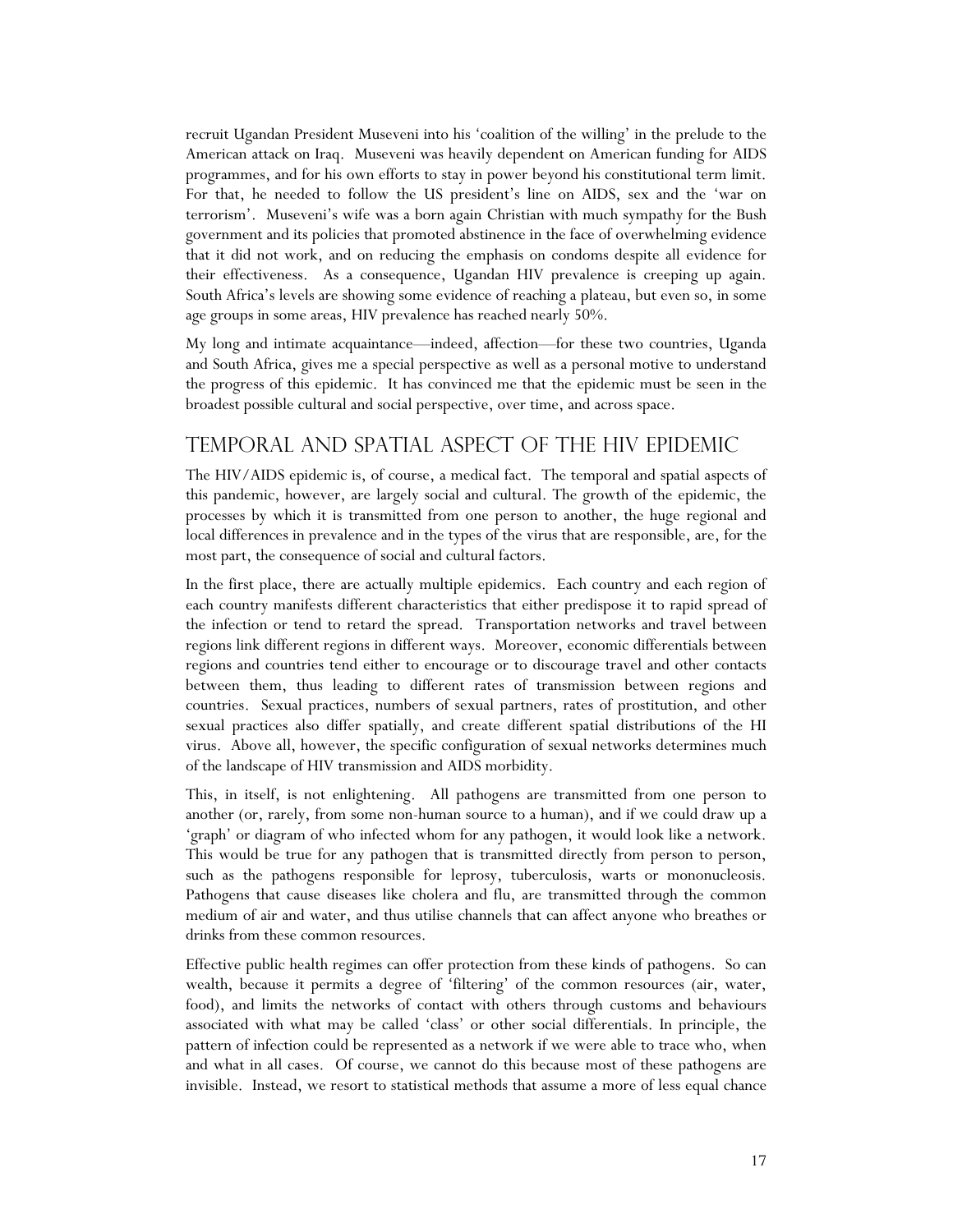of infection for all members of a vulnerable population—that is, a population of people who are susceptible to the disease and who have not (yet) built up immunity. In the case of HIV, this gives us a measure of 'prevalence', or the proportion of the population that is infected. It tells us virtually nothing about how HIV is transmitted.

This is because, unlike other epidemics, HIV is not transmitted 'randomly' but through sexual networks. Sexual networks are a specific kind of social structure. Sex has a value, and this value is what is 'transacted', exchanged, re-valued, and 'consumed' through the interactions that constitute the sexual network. Moreover, sex, for the most part, takes place only under highly constrained and structured social conditions—especially in the context of what we call 'intimacy' or 'privacy'—among others. It is not a social act like any other despite its everyday-ness and 'normality'. It is, in fact, a kind of foundational social relation on which many other social relations are built.

These facts make HIV and its consequence, AIDS, different from any other disease, and, at the population level, different from any other epidemic. This difference is wholly apart from the fact that HIV infections cannot, so far, be cured or prevented through natural or induced immunity (vaccination). It also is a social disease like no other because it moves through and by means of social structures and because only social and cultural measures can (so far) prevent it or slow its progress.

Thus, the sexual network, although largely invisible, is unlike the invisible networks that link people in other epidemics. The networks through which the virus flows are not easily disrupted by public health initiatives, and wealth alone has no impact on its spread. Only other humans are potential threats to the health of any other, and only, for the most part, when engaging in what is among the most fundamental and valuable of human pursuits. The process of transmission of HIV is therefore imbued with deep meanings, fundamental values and with all the complexity of society as a whole.

HIV/AIDS is an infection of society, of social structures and of culture itself, as much as it is also an infection of an individual. It is not enough to treat it merely as a medical condition, as an epidemic, or as 'behaviour'.

In this book, I try to find ways to view AIDS as a property of the social—especially with respect to sexual networks as a type of social structure—and to understand its cultural and social-structural dimensions. This involves the examination of AIDS in relation to all of civil society and the state. The way in which people absorb the knowledge of AIDS into their cultural repertoires also determines the kind and quality of their response to it. This approach requires a re-examination of the meaning and value of sex itself. This amounts to a broader ecology of AIDS in which the large-scale systematic and environmental aspects are taken into account.

#### **Time and AIDS**

As we seek to develop responses to AIDS, we make the social and cultural context of the epidemic ever more complex. Medical and social interventions have different effects on different regions, and differ from individual to individual. Prevention and treatment methods evolve over time, and their efficacy and possibilities for implementation depend on the degree of development of delivery infrastructures, receptivity of the population, educational and media interventions, cultural responses and social structures. Cost of treatment implies that there is a strongly marked differential between the ability of regions, countries or continents to afford treatment. The nature and severity of stigma associated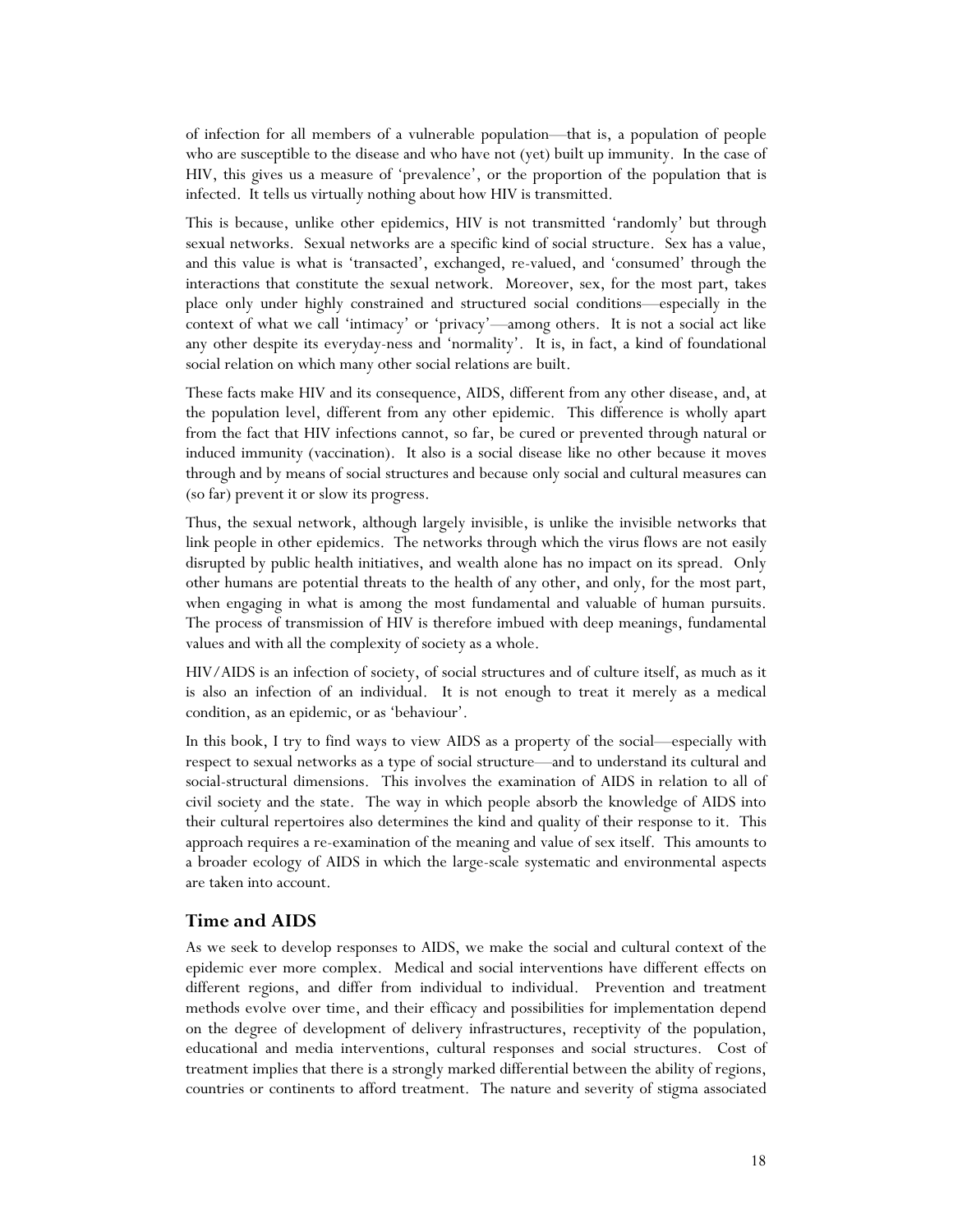with the infection and its manifestation as AIDS, and the ability of the society to respond effectively and creatively to death and dying are also factors that distinguish different responses in spatial terms. After death of parents, siblings and other members of the households and of members of the various productive units of society such as farms, industry, transportation firms and so on, it is clear that different regions are affected in different ways.

These factors are related in complex temporal ways as well. The epidemic has changed its spatial distribution over time as sexual networks link up or break over time. It is most likely that HIV had already become endemic in human populations from the 1940s or  $1950s<sup>21</sup>$  and perhaps for generations.<sup>22</sup> For many years, it remained unnoticed, accounting for few deaths, in western and central Africa. It was an endemic infection that seems to have remained under some sort of control or limit. Today, it is probably impossible to say precisely where it began, how it began, or how it was previously contained in small isolated populations. It did not become an 'epidemic' until it went global.<sup>23</sup> Thus, an epidemic which seemed at first to have begun in rural western or central Africa, eventually appeared in the USA where it was first recognised as a distinct disease or syndrome in the early 1980s, and retrospectively, by 1979 at least.<sup>24</sup> At first, it appeared that it existed only among small populations of homosexual men.<sup>25</sup> But it soon began to appear elsewhere, and in other populations. It spread to the Caribbean<sup>26</sup> and began to be recognised across Europe. By July 1982, there were 452 cases that had been reported to the CDC in Atlanta, and in August, the syndrome acquired its name, AIDS, for the first time.<sup>27</sup> Eighteen months later the number of cases known to the CDC had increased by a factor of 17. By late1984, the CDC had recorded 7699 cases in the USA alone, and 3665 deaths up to the end of  $1984<sup>28</sup>$ . A group of doctors and researchers first noted instances in Uganda at the same time and soon took the lead in the Ugandan response to the crisis.<sup>29</sup> From the early 1980s, then, it spread rapidly but differentially to other parts of the world. As it spread, it appears that the types of especially vulnerable sexual activities also shifted from early concentrations of homosexuals and drug users to the vast majority of heterosexuals. By the beginning of the twenty first century, the latter were responsible for the bulk of transmissions.30 Clearly different social and sexual practices in different areas led to greater

<sup>&</sup>lt;sup>21</sup> Lemey, Pybus, Wang et al. 2003; Zhu, Korber, and Nahinias 1998.

<sup>22</sup> Caldwell & Caldwell 1996: 563.

<sup>&</sup>lt;sup>23</sup> Mann 1989; Mann, Netter & Tarantola 1992.

<sup>&</sup>lt;sup>24</sup> Marx 1982.

<sup>&</sup>lt;sup>25</sup> Gottlieb, Schroff & Schanker et al. 1981; Masur, Michelis, Greene et al., 1981. Although Gottlieb, Schroff & Schanker et al (1981) was one of the first published notices of the syndrome, Gottlieb and his co-authors were not yet aware of the causal agent involved. They suspected that the immune suppression among homosexual men in San Francisco was due to high levels of infection by cytomegalovirus.

<sup>&</sup>lt;sup>26</sup> Center for Disease Control 1982; Guerin, Malebranche, Elie et al. 1984; Liautaud Mellon, Denizé-Vieux et al. 1992; Pape & Johnson 1988.

<sup>27</sup> Marx 1982.

<sup>&</sup>lt;sup>28</sup> Centre for Disease Control 1984.

<sup>29</sup> Serwada, Sewankambo, Carswell et al. 1985.

<sup>30</sup> Barnett & Whiteside 2002.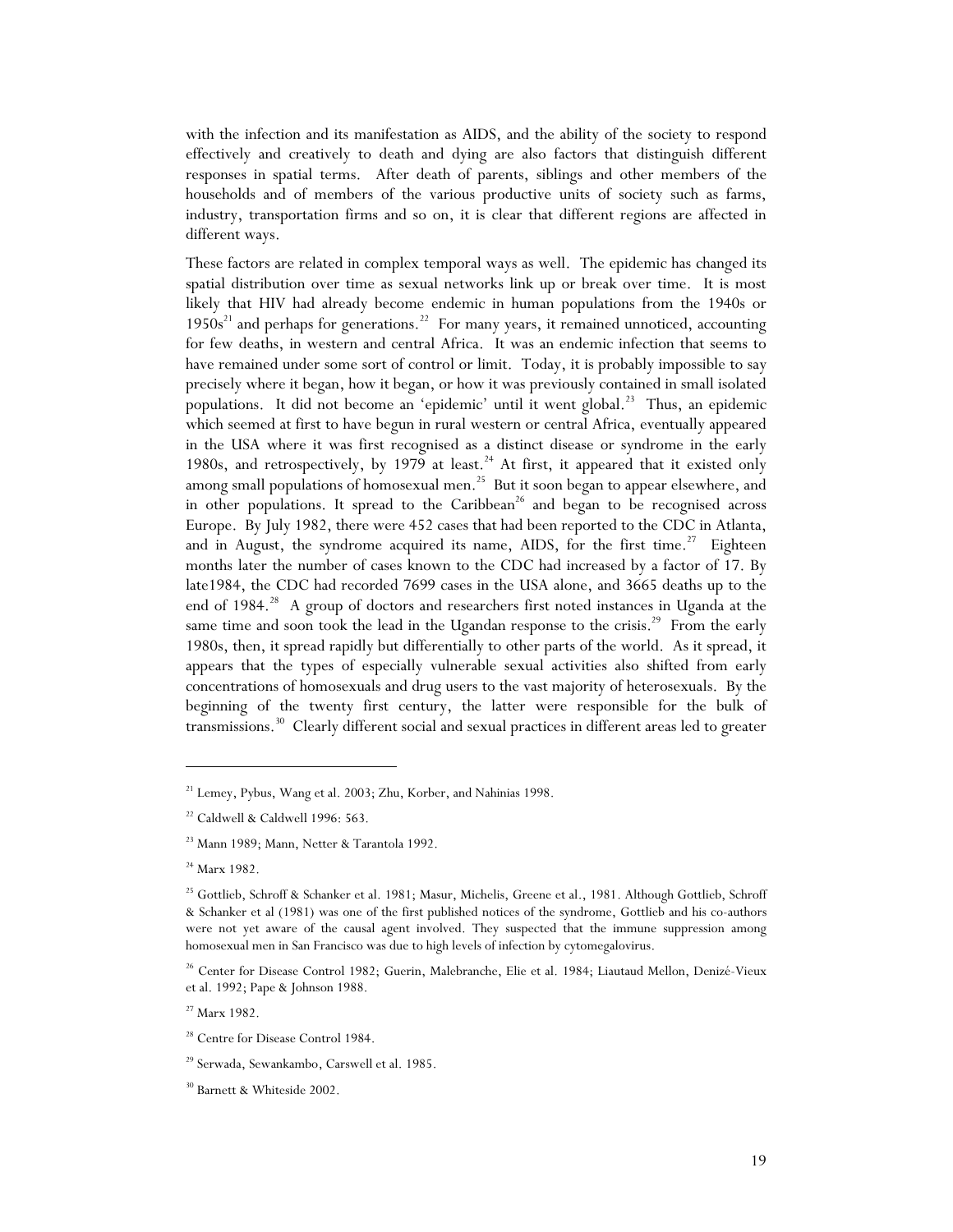or lesser degrees of vulnerability and thus to different rates of transmission in different regions. The geographies of other epidemics and endemic infections such as TB, malaria, pneumonia and other co-infections influenced the rate of transmission within and between regions and greatly affected the speed with which the viral infection gives rise to AIDS.

Thus, we need to seek to understand the HIV/AIDS epidemic in both spatial and temporal terms and in the context of complex cultural and social structures. We can divide the temporal progression into three broad sequential periods:

- *The time before AIDS (which remains indefinite, but roughly before 1979),*
- *The time of AIDS, and*
- *The time after AIDS* … *that may never come*.

We are in the second of these 'periods'. The third 'period' is notional—we might say 'cultural'—because it does not exist—not yet—and may never exist as far as we know. It is an essential though possibly imaginary part of the temporal process, because this is what must motivate social action in response to AIDS. It fulfils the function of the Second Coming, of the dream of salvation, the notion of 'the final stage of capitalism', the 'pure market', or the once-promised coming of the pure communist paradise. It may never happen—indeed, many may declare it an impossible dream—but it is still essential to our well-being and to the social imaginary.

The first period is real but merely antecedent. In the period before HIV, societies will already have developed and entrenched multiple factors—ideas and ideologies, values and practices, social forms and cultural norms, demographic densities and distributions—that will influence the vulnerability of the society to HIV infection. This will influence, in turn, the rate of transmission as well as the rate of progression from HIV infections to full-blown AIDS and death. These are the social pre-conditions for the epidemic. Once the virus has become fully endemic to a population in the second period, each responds differently and meets the crisis of disease and death in different ways. The ability to acknowledge the severity and to deal with it either effectively or dysfunctionally differs dramatically.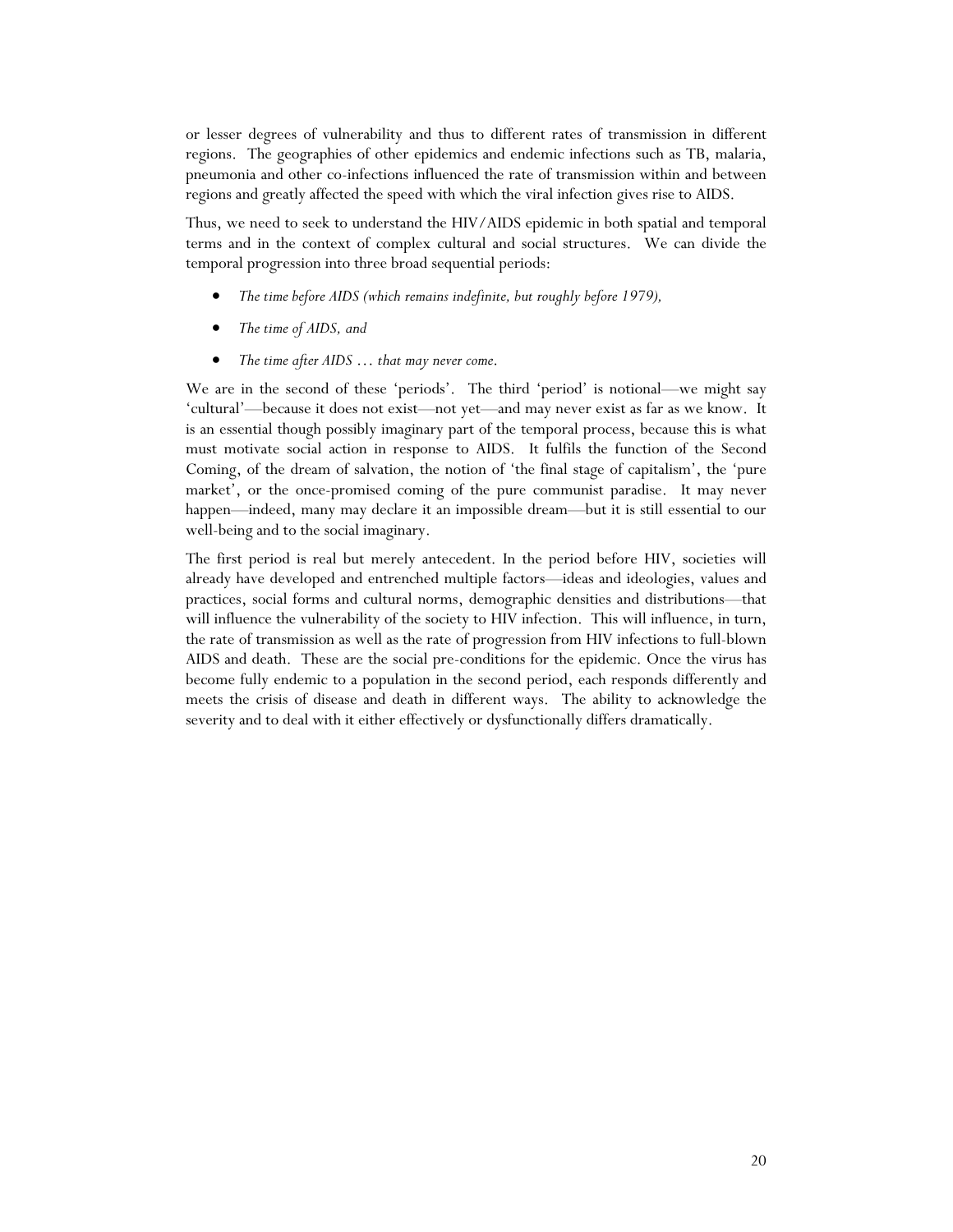

**Figure 1.2. The time of HIV/AIDS: sub-processes are linked in complex feedback and feedthrough loops, although situated in historical time.** 

The second period is the current empirical reality and context of the current work.

Within the second period, there are a further five or so phases in a cycle. There is a phase in which the virus begins to take hold of the sexual network that supports and transmits it. The pre-existing cultural and social features of the demographic landscape that it will inhabit determine how, and to what degree it takes hold. Second, there is the response. An effort must be made to cope with the infection and its consequences. Here, the political and social structure of a community, society or country must begin to change in order for its sexual networks to change. It must seek to cope with fear, stigma, and public health crises of many sorts. In some cases, there are political demands for effective action. Third, several different types of treatment strategies must be formulated. It has become clear that single or isolated responses, no matter how effective each might be in isolation, do not work. The Ugandan Multi-sectoral approach demonstrates this, as the fragmentation and conflict that has characterised the South African response demonstrates it in the negative. This includes medical interventions such as anti-retroviral therapy, but ways to begin to effect changes in sexual behaviours and sexual networks must be found and implemented. Fourth, as people begin to sicken and die, there must be responses that aim to ameliorate suffering, to ease the passing of those who will not make it, and to arrange for death itself. On this scale, this must include orphans, the consequence of broken and damaged webs of kinship and support, and, in some cases, changes in the way we deal with death. Fifth, there is the emergent social framework in which AIDS exists as a more or less permanent unpleasant fact. In other words, as it becomes endemic, and not merely epidemic, its consequences become part of the cultural and social landscape. As new frameworks of belief, knowledge and action emerge, people must come to terms with living in a different way.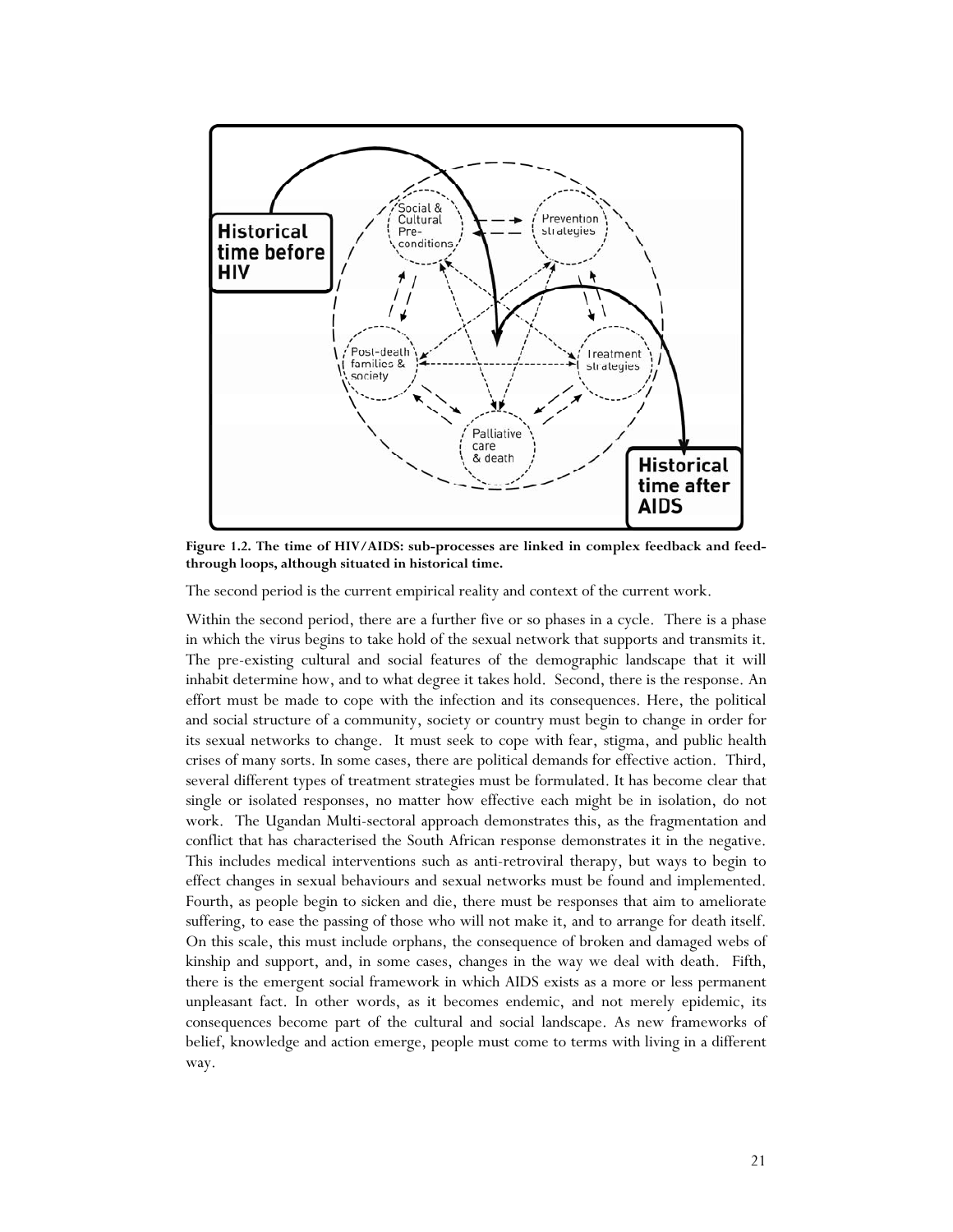In a mature AIDS epidemic, these temporal periods and phases eventually exist together. Although we can think of the social and cultural 'pre-conditions' as existing before the epidemic—as they certainly did—they continue to exist as other stages develop, both for the individual and for the larger communities and society. Each set of conditions, strategies and outcomes develops at its own speed but also in response to the other processes.

Each also manifests different temporal scales. The 'pre-conditions' —the entrenched traditions and social forms—continue to exist and change very slowly if at all. Meanwhile, the disease is transmitted and progresses at a much greater rate than social institutions and cultural responses can change to meet the challenge. Both prevention and treatment issues evolve at different rates relative to one another, and with respect to the overall historical process of the epidemic. Responses to death and dying, like the social pre-conditions for infections and transmission, are also likely to change slowly, but since they must meet the absolute volume of increasing mortality with limited resources, increasing mortality must force a change. Overall, however, there is also a broad historical trend in which the epidemic has developed from nothing to its current stage at which it constitutes a significant threat to health, well-being and life of large numbers of people. Eventually we must assume—HIV, too, shall pass. This must occur in the scale of historical time that subsumes the temporal scales at which each sub-process takes place and can be measured.

The key to this lies in understanding first of all, the unique properties of sexual networks that are responsible for its spread.

### Towards a theory of sex and networks

In order to develop an anthropological approach to AIDS—a holistic or ecological approach that integrates understanding of the person with the full social context and system—the 'problem of AIDS' must be conceptualised as a problem of understanding historical process and social process in cultural terms. This is a kind of historical anthropology.<sup>31</sup> The problem of HIV/AIDS is a problem involving change in cultural meanings, norms and social action. It is clearly not enough to see it merely as a problem of 'knowledge', and/or 'behaviour' without seeing, as well, the broader context. Decreasing prevalence—or, for that matter, plateau of the epidemic or stasis—is as much a *problem* in these terms as increasing prevalence. From a public health perspective, a fall in prevalence—such as occurred in Uganda—is a 'success' and therefore NOT a 'problem'. Seen in the perspective of sexual networks and the kinds of unique social structures that they entail, however, a decline in prevalence is equally problematic. The question that is raised has to do with a logic of social structure and its role in shaping the history (or process) of the epidemic. Since HIV is transmitted in the context of deep, explicit and intimate meanings, this approach entails grappling with the problem of meaning in the *process* of transmission that leads to new infections ('incidence'). While AIDS has generally been understood as a biological phenomenon, or as one that will cede eventually to a practical reason, the structure of the epidemic has to do primarily with meaning and culture. While many have addressed the question of meaning, this has been in the context of *response* to HIV—stigma, denial, representations in popular culture and in public discourse, declaration of one's 'status', knowledge, attitudes—rather than an exploration of the meaning of sex and the

<sup>31</sup> Sahlins 1981, 1983; Comaroff & Comaroff 1992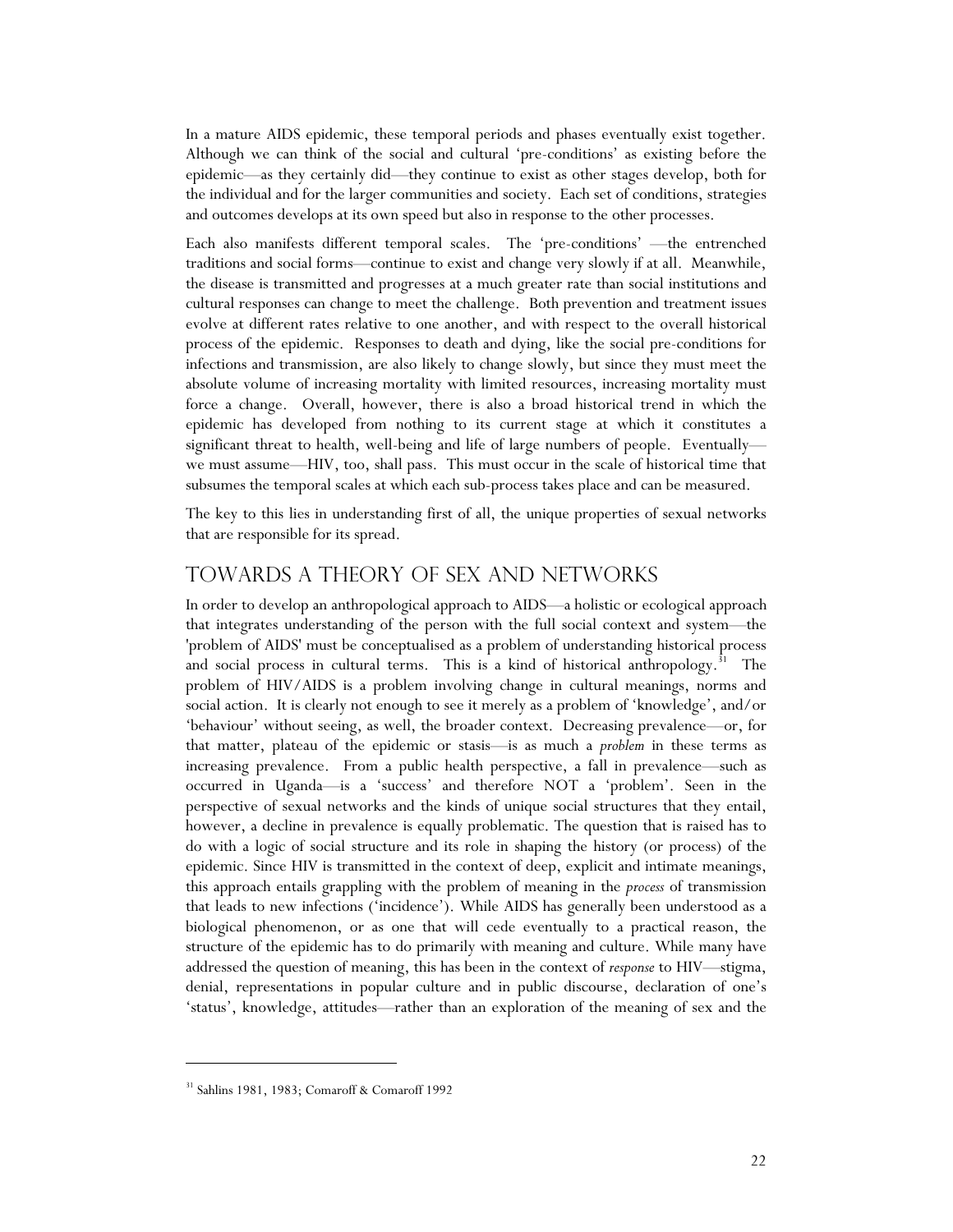values and motives that are deployed in the social organisation of the sexual network. This problem is one of the primary concerns of this book.

But there is a fundamental theoretical difficulty with this approach, one that no amount of empirical knowledge or ethnography can amend. This difficulty has to do with the way we conceptualise sex itself, and with how we might understand the special types of networks that are built through sexual relations. This difficulty arises especially from the difficulty in trying to understand sex as 'social action' and sexual networks as social institutions. In terms of the canonical theory of 'social action', we must seek to interpret what people do ('action') in terms of the *social* meanings that motivate it. Social meanings are, however, public, shared, negotiated amongst other members of 'society'—the social groupings to which we belong as humans—and therefore properties of culture and/or society that exist at a scale that is larger than the individual. This theoretical perspective presents problems when we seek to understand sex because it is private, specifically not public or shared by groups, and apparently motivated by 'biology' (the drive to procreate), desire, pleasure. These 'motives' are, apparently, psychological or are properties of the person. Similarly, sexual networks are 'invisible' to social theory, as they usually are to their participants. They are what I call '*unimagined communities*'.

These problems must be taken seriously since they seem to lie at the root of the failure of a great deal of effort to change sexual behaviour by means of methods that are apparently very effective in changing other kinds of social behaviour. Advertising, political rhetoric, and public discourse of all kinds are evidently highly effective in changing consumption patterns in modern consumer societies as the vast wealth of the major corporations that use them shows. Coke is preferred worldwide, despite the evidence of blind taste tests that show people actually prefer the taste of other drinks such as Pepsi. Nike shoes offer no measurable physical advantage apart from status display. Apple computers are clearly better products, but Microsoft/Intel sells far more software and hardware. Political parties that are obviously corrupt and offer few, if any, services or advantages to the people who elect them maintain power through rhetoric against all odds. Despite the success of political rhetoric and advertising in these other contexts, it seems that they do not work in changing *sexual* 'consumption' behaviours.

Sexual action, as opposed to 'social action' has a number of special qualities that make it resistant to public discourse, rhetoric, advertising, and other means of public persuasion. Sex has some of the qualities of ritual or of 'ritual process', $32$  that is enacted within the context of intimacy—what I call the 'space of the dual'. This unique 'space' of the sexual couple/coupling lies between the psychological space of the person and the social space of the many. Like the healing rituals that Victor Turner studied among the Ndembu people of what is now north-western Zambia, sex is not public, proceeds in stages, distinguishes the experienced from the virgins (uninitiated), and entails status and conflict. The values of sex extend well beyond the values of desire, its fulfilment in pleasure, and procreation. Indeed, entry into sexual activity is a 'life crisis' handled in many different ways by different cultures and different ages. These features have scarcely been theorised in cultural terms, primarily because the field has been monopolised by psychological, medical and biological understandings of sex. In order to intervene effectively and where necessary, we must first understand the cultural value of sex. What we seek in the case of AIDS is an understanding

 $32$  Turner 1969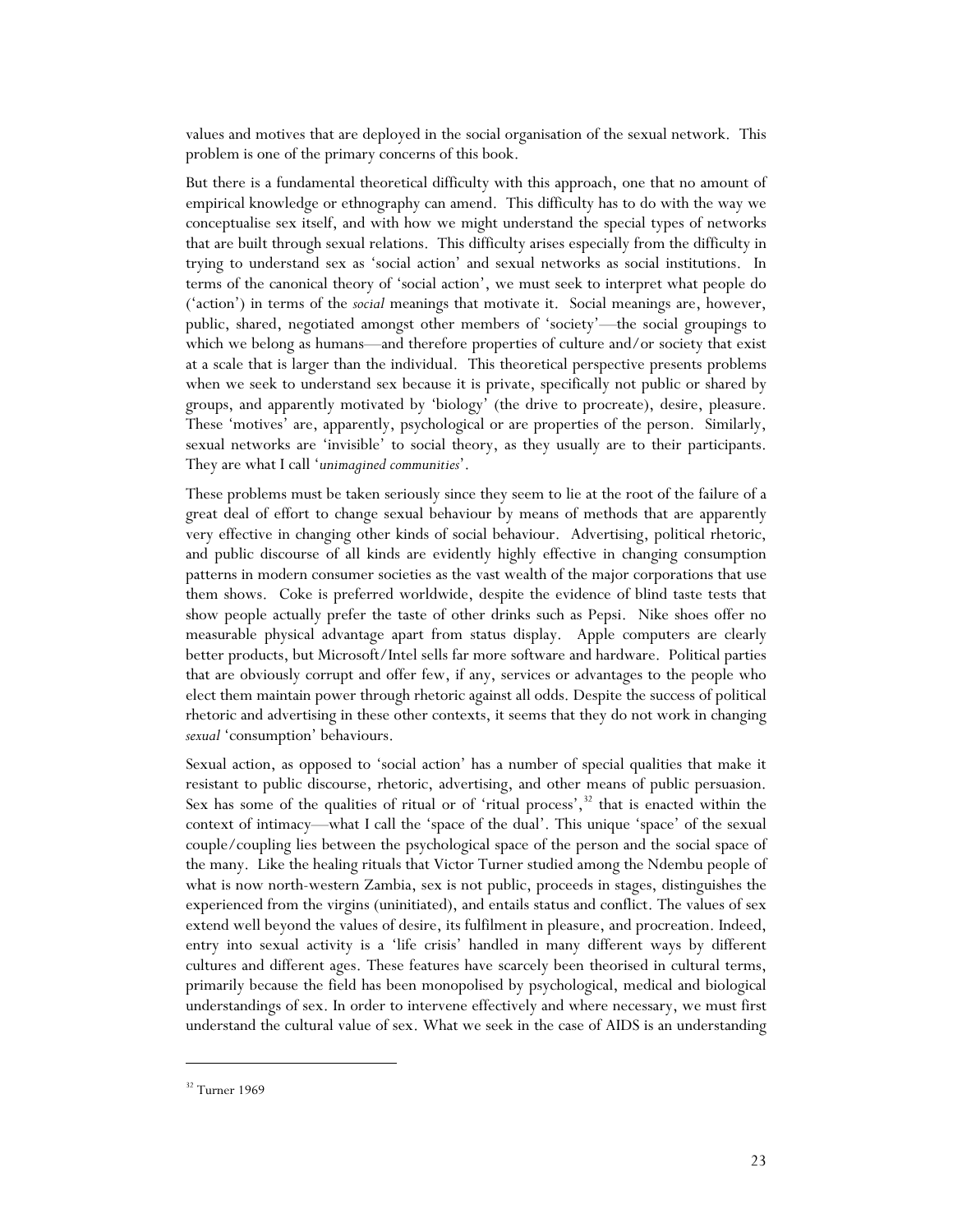of how the meaningful acts of sex—quintessentially private, personal, intimate, local and familial—is magnified by the presence of a new lethal virus to world historical proportions. In other words, we seek to account for the fact that intimate acts of sex, under certain conditions, have historical and structural effects that are public, political, global and demographic in their scope.

Viewed as social action, sex has properties of motive, intention, unintended consequences, and 'working misunderstandings', $33$  but unlike theory of social action, $34$  it is not public. In the public domain of HIV/AIDS, discussion of sex and sexuality, and rhetorics of intervention constitute a kind of *theatre of sexuality and AIDS*. Uganda has made this literal by developing a huge cultural industry around 'AIDS theatre' in churches, schools, government departments, work places, and villages (Chapter 6 & 7). The 'theatre of sexuality and AIDS' in SA has been of a much different sort, played out in courtrooms and on the street in demonstration, and in the press. While the Uganda theatre has been collaborative and part of the entire nation building project after the installation of the new government under Museveni—and after the fifteen years of post-colonial collapse from 1971 to 1986—the SA theatre has been oppositional, combative, and often secretive. In this sense, the Uganda approach seems to reflect and demand a 'social integrationist', or even 'functionalist' approach, while SA demands an approach that understand conflict as a fundamental part of the 'normal' social process, as integral to social integration, and as 'peace in the feud'.<sup>35</sup> Indeed, as I have argued elsewhere<sup>36</sup> the anthropologist Max Gluckman's theoretical perspective—one that emphasised the political *process* and conflict is essentially a South African perspective. Max Gluckman's influence on anthropology, especially political anthropology that examines process and conflict at the local level, has been profound, but he was a South African and brought a South African perspective to anthropology. It reflects the way things work, worked and continue to work in South Africa, even in the time of AIDS. Other approaches are more appropriate to elsewhere, for instance in Uganda, where the contemporary political order forbids political parties altogether.

African 'local knowledge'<sup>37</sup> is explored here in some depth because this knowledge gives us access to the structures of knowledge. For instance, the early development of an indigenous cultural category for AIDS in Uganda, 'slim' or *siliimu* (in Luganda and other Bantu-family languages in southern Uganda) went a long way towards making it possible for Uganda to develop an early indigenous response. In South Africa, deep cultural values of what I call 'flows of sexual substance' provide a alternative way of seeing HIV in the body for traditionalists in South Africa (especially among traditional healers, *sangoma*s, and their clients.

The central problem of this book, then, concerns the 'structure' of the social and cultural context of HIV transmission. I attempt to go beyond the issues that the sociologists of AIDS have addressed, that is, to show how it related to the macro-categories of

<sup>33</sup> Sahlins 1985.

<sup>&</sup>lt;sup>34</sup> Weber 1979.

<sup>35</sup> Gluckman 1963; Gluckman 1965; Thornton 1994:151-152.

 $36$  Thornton 1994.

 $37$  Geertz 1983.